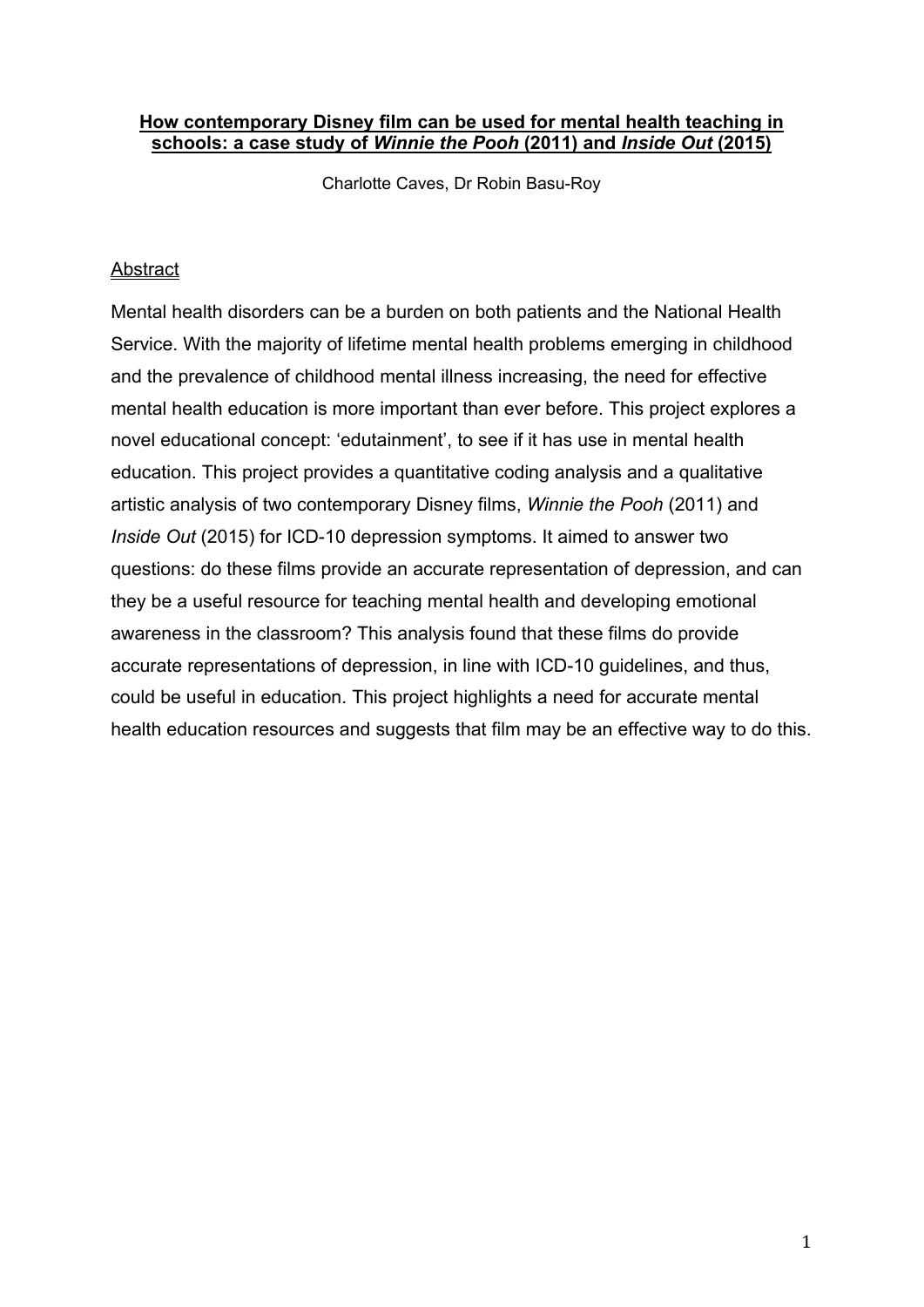### **Introduction**

## Aims and objectives

The mental illness burden in the United Kingdom is growing, currently costing our economy an estimated 94 billion a year (Independent, 2018). With half of all lifetime mental health problems starting before age 14 (Kessler, 2005), tackling these problems early is imperative. This project aims to highlight the importance of childhood mental health teaching and fostering healthy socio-emotional development. This will be done by: exploring why childhood mental health matters; why mental health teaching in schools effective teaching resources; and why film may be the way to do this.

In this project, depression has been chosen as an example of a mental health disorder as it is one of the most common mental health problems and the leading cause of disability worldwide, with an estimated 300 million people experiencing it (World Health Organisation, 2018). By analysing two contemporary Disney animated films, *Winnie the Pooh* (2011) and *Inside Out* (2015), for depressive symptoms, this project will answer two questions: do these films provide accurate portrayals of depressive symptoms? Therefore, can they be a useful tool for teaching mental health and developing emotional awareness in the classroom?

### Why is children's mental health important?

The *NHS Mental Health of Children and Young People in England 2017* (NMHCYPE) survey, published in November 2018, is the most recent publication providing data on children's mental health in England. In October 2016, a stratified multistage random probability sample of children aged 2 to 19 was drawn from the NHS Patient Register. The survey used reports from children, their parents and teachers, collecting information on 9,117 children from January to October 2017 (NHS Digital, 2018).

The NMHCYPE survey found that one in twelve 5 to 19 year olds had an emotional disorder, which encompasses anxiety disorders, depressive disorders, mania and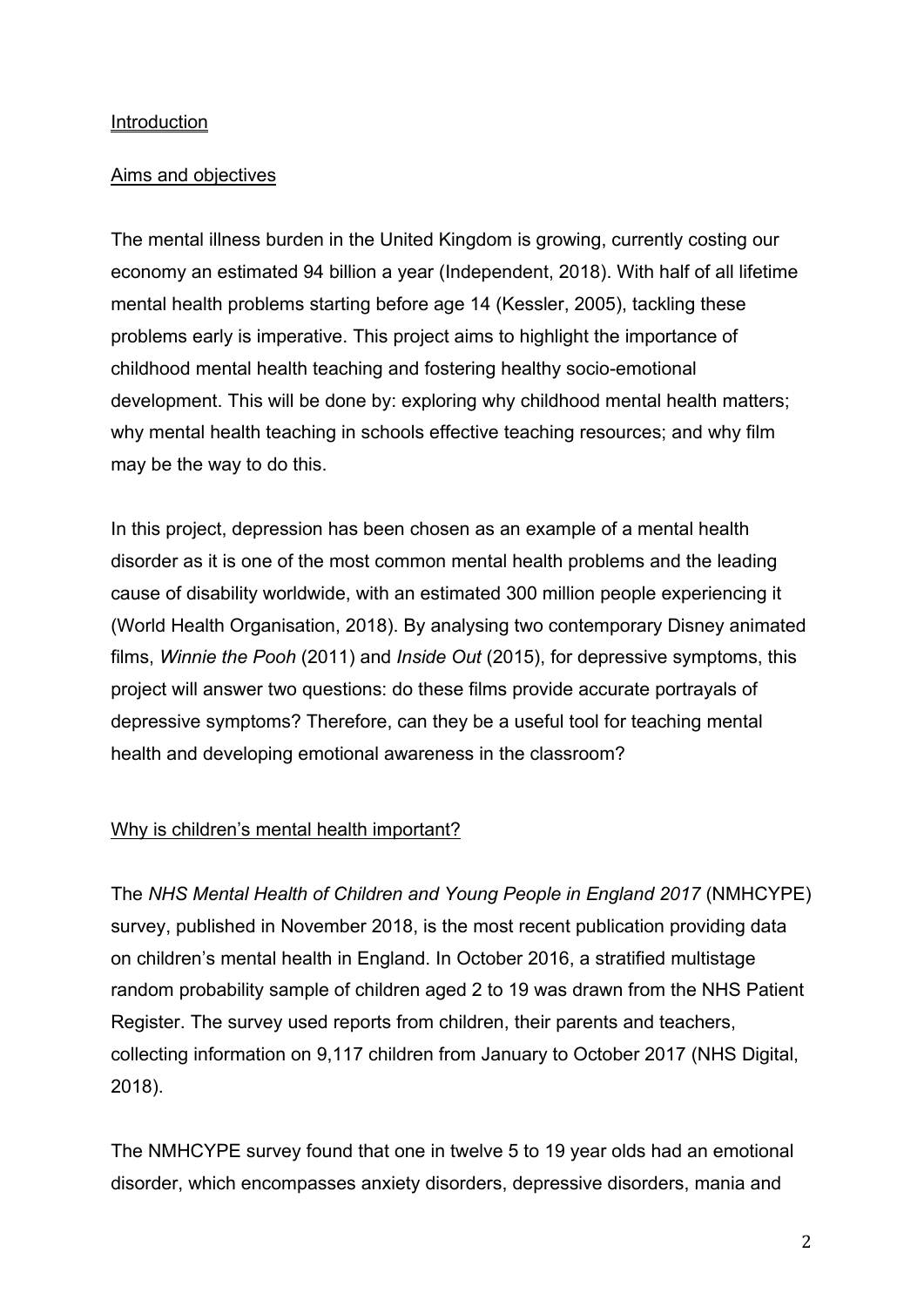bipolar affective disorders. Emotional disorders increase in prevalence as age increases: from 1% in 2 to 4 year olds to almost 15% in 17 to 19 year olds, as seen in figure 1. Emotional disorders in 5 to 15 year olds have also become more common in recent years: up from 4.3% in 1999 and 3.9% in 2004, to 5.8% by 2017 (NHS Digital, 2018). Thus, mental health education is becoming increasingly more crucial.



[Figure 1] A graph showing prevalence of emotional disorders in children, information from the NMHCYPE survey (NHS Digital, 2018)

The NMHCYPE survey also outlines why mental health in children is important. Those with a mental disorder were found to be more likely to be bullied and bully others, miss school and engage in risky behaviour, including smoking tobacco, ecigarettes, drinking alcohol and illicit drug use. Self-harm or suicide attempt were seen in one in four 11 to 16 year olds with a mental disorder (NHS Digital, 2018). Despite these risks, a quarter of children with a mental disorder were found to have no support (NHS Digital, 2018).

Mental health education is not just valuable for children with mental disorders, it is important for all children to help cultivate emotional awareness. Healthy socioemotional development increases likelihood of positive outcomes in children; they have better academic performance, inter-personal relationships and social competence. By recognising emotions within themselves, they are able to seek help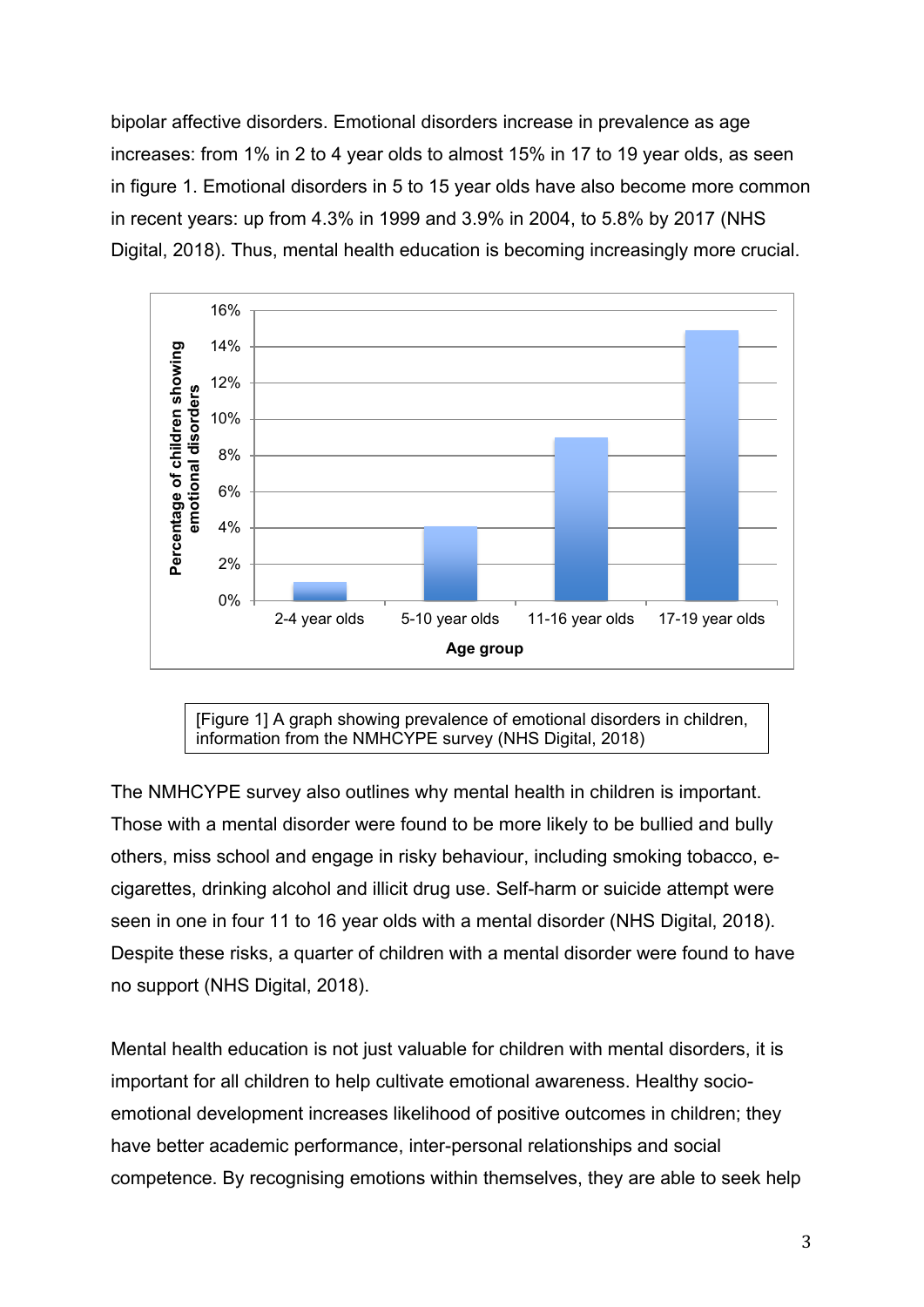if needed (Raver, 2002). Children with improved emotional awareness have also been found to have greater cognition and decision-making processes later in life (Barrett, 2007). Teachers are an important source of emotional support for children; with 48.5% of children citing teachers as a point of contact, they were found to be the most common professional service children seek (NHS Digital, 2018). Teachers spend a significant amount of time with their pupils and are not only trained to handle children's emotional needs, but to also help support children's emotional development. It has been found that teachers that educate their pupils about emotions also foster the development of their pupils emotional intelligence, enabling them to be aware of and express their emotions appropriately (Denham, 2012). This highlights the importance of schools for mental health support and education.

#### Why should mental health be taught in schools?

There is good evidence of the benefits of school-based mental health teaching strategies (Banerjee, 2016). The National Institute of Health and Care Excellence recommends that teaching should start at primary education, with a curriculum that integrates the development of social and emotional wellbeing (NICE, 2008). Section 78 of the *Education Act 2002* states that state-funded schools must follow a curriculum that: "*promote[s] the spiritual, moral, cultural, mental and physical development of pupils at the school*".

In the past, school-based mental health teaching was not a priority. Many teachers feel they lack the training and resources to deliver effective teaching; a survey found that 71% of Scottish teachers felt they did not have enough mental health training. In a four-year teacher-training course, some universities deliver less than fifteen hours of health and wellbeing teaching (Mental Health Foundation, 2018). In 40% of PSHEteaching schools, Ofsted has found that this teaching is 'inadequate' or 'needs improvement' (Shaw Mind Foundation, n.d.). Momentum regarding effective mental health teaching in schools has increased in recent years. One possibility is increased mental health awareness and reduction in stigma, making it easier to talk about mental health than in previous years (Time to Change, 2016). A survey conducted by charity *Mental Health Today* between 2018 and 2019 showed that almost nine in ten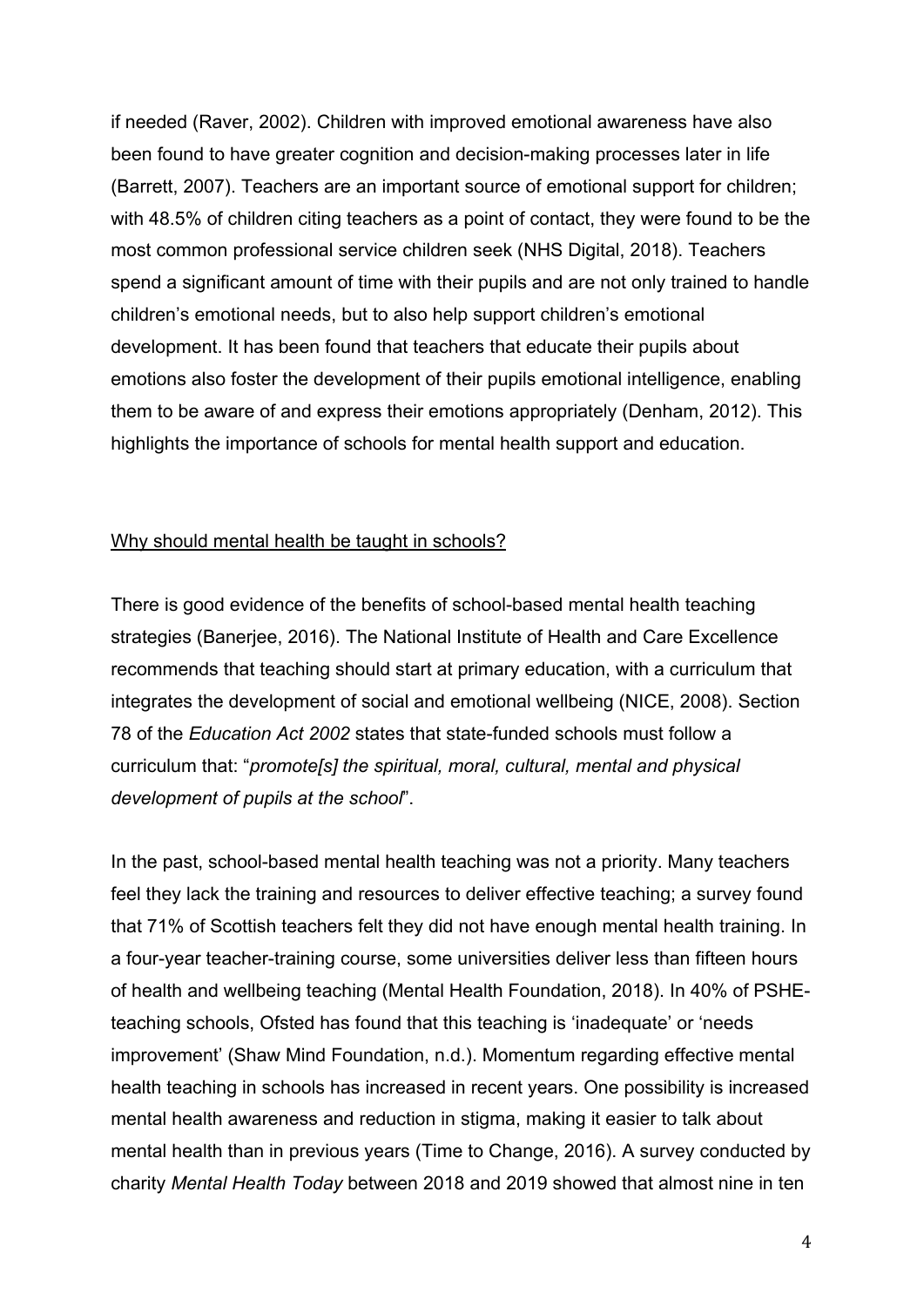people believe that mental health should be taught in UK schools, as seen in figure 2 (Mental Health Today, 2019). Although the majority of people feel that teaching should start in secondary school, it could be argued that mental health teaching should start even earlier. It is now understood that young children are capable of understanding and eliciting deep, complex emotions and have the capacity to use their emotional awareness to better manage everyday situations (National Scientific Council on the Developing Child, 2011). However, over 10% of surveyed people believe that mental health should not be taught in schools, so there is still some controversy. Despite this, UK Education Secretary Damian Hinds has recently said that parents cannot veto what is taught in schools (BBC News, 2019), with the UK Government has introducing compulsory mental health education in schools from this year (TES, 2019). However, the UK Government has proposed that *"it will be left up to schools to decide exactly how they teach the new content*" (gov.uk, 2019). With 85% of teachers believing that mental health teacher training would not only benefit their pupils, but also their own mental health, it is imperative that we look for effective, innovative ways of delivering UK mental health education (Mental Health Foundation, 2018).



[Figure 2] A pie chart showing the percentage of people that believe mental health should be taught in UK primary or secondary schools, information from the Teach Me Well survey conducted on 1200 people (Mental Health Today, 2019)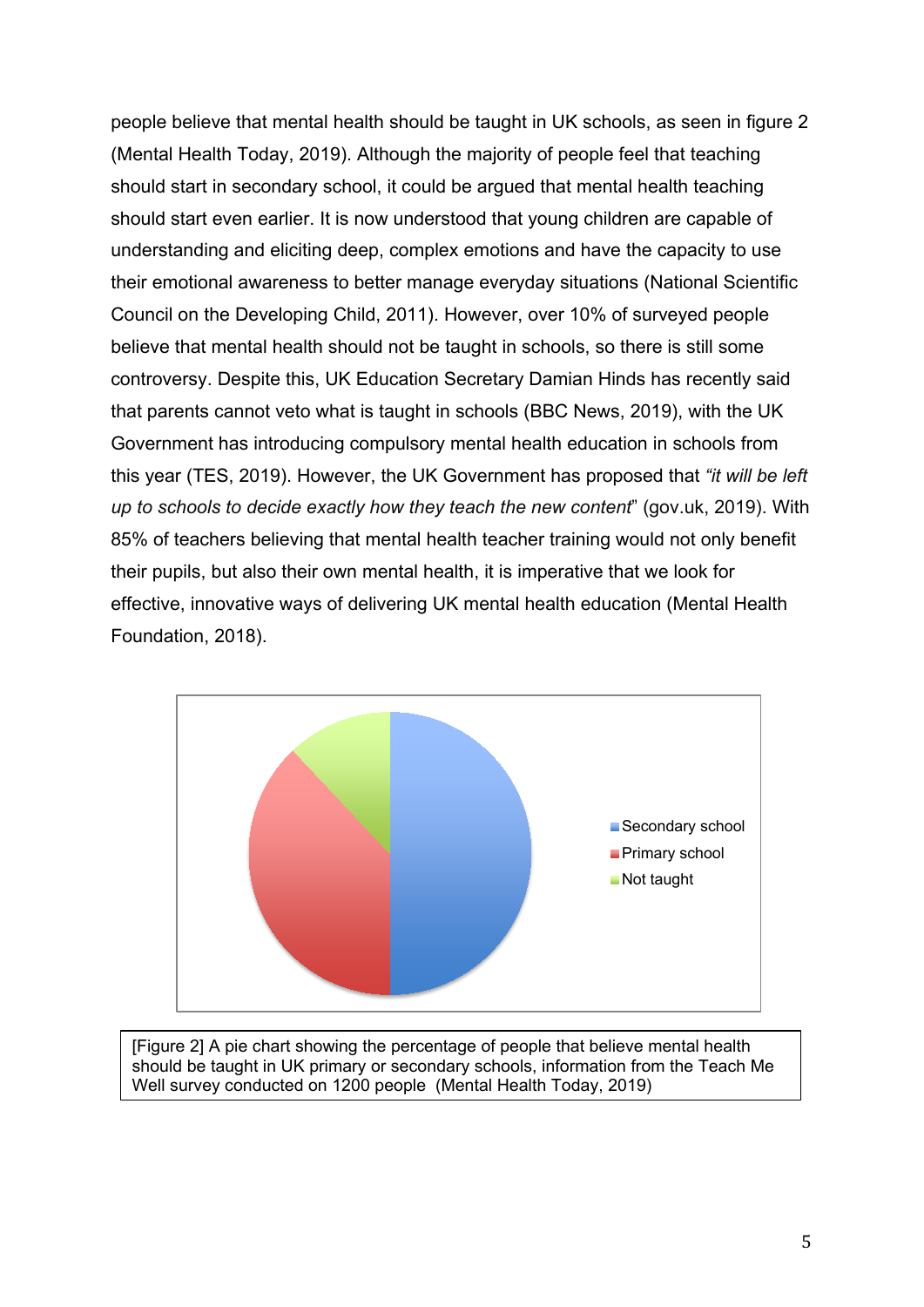Most mental health teaching resources are from charities. Some examples are: activity plans from Mentally Healthy Schools, devised by the Anna Freud National Centre for Children and Families (Mentally Healthy Schools, n.d.); a teacher guide from the Mental Health Foundation (Mental Health Foundation, n.d.); and assembly guides from Time to Change (Time to Change, n.d.). Some available resources come in the form of educational short films, provided by Nip in the Bud (Nip in the Bud, n.d.) and BBC Learning (BBC Media Centre, 2017). Film has been shown to be a notable educational tool; if educational films can be useful for mental health teaching, perhaps major motion pictures could be as well.

#### Film as an educational tool

A concept that has gained momentum recently is 'edutainment': a portmanteau of 'education' and 'entertainment'. Not only does edutainment increase student's enthusiasm and excitement, film has been shown to enhance memorability (Aksakal, 2015). Children learn in diverse ways and video engages different learning styles: verbal, visual and musical. Often children can be more receptive to learning through film, as it is familiar (Steffes, 2012). Not only is film familiar to children, it is also recognisable to adults. With the growing video streaming landscape, it is easier to access than ever before. Film is a universal language: making teaching transparent and helping children with learning difficulties and disabilities (The Guardian, 2013).

Animation as a genre is growing in popularity, being one of the most popular television categories children in the United Kingdom watch in 2019 (Ofcom, 2019). It can be useful for conveying emotion, giving the director and producers complete creative control. Disney may be one of the most familiar animated film producers to adults and children alike. Walt Disney's first animated film was released in 1927. He achieved great success with *Snow White and the Seven Dwarves* (1937), one of the first widespread, successful feature-length animated films. Disney's success with both animated and live-action film has continued ever since; producing 97 featurelength animated films to date (Encyclopaedia Britannica, 2019). Presently, The Walt Disney Company, owner of both the Walt Disney and Pixar Animation Studios, holds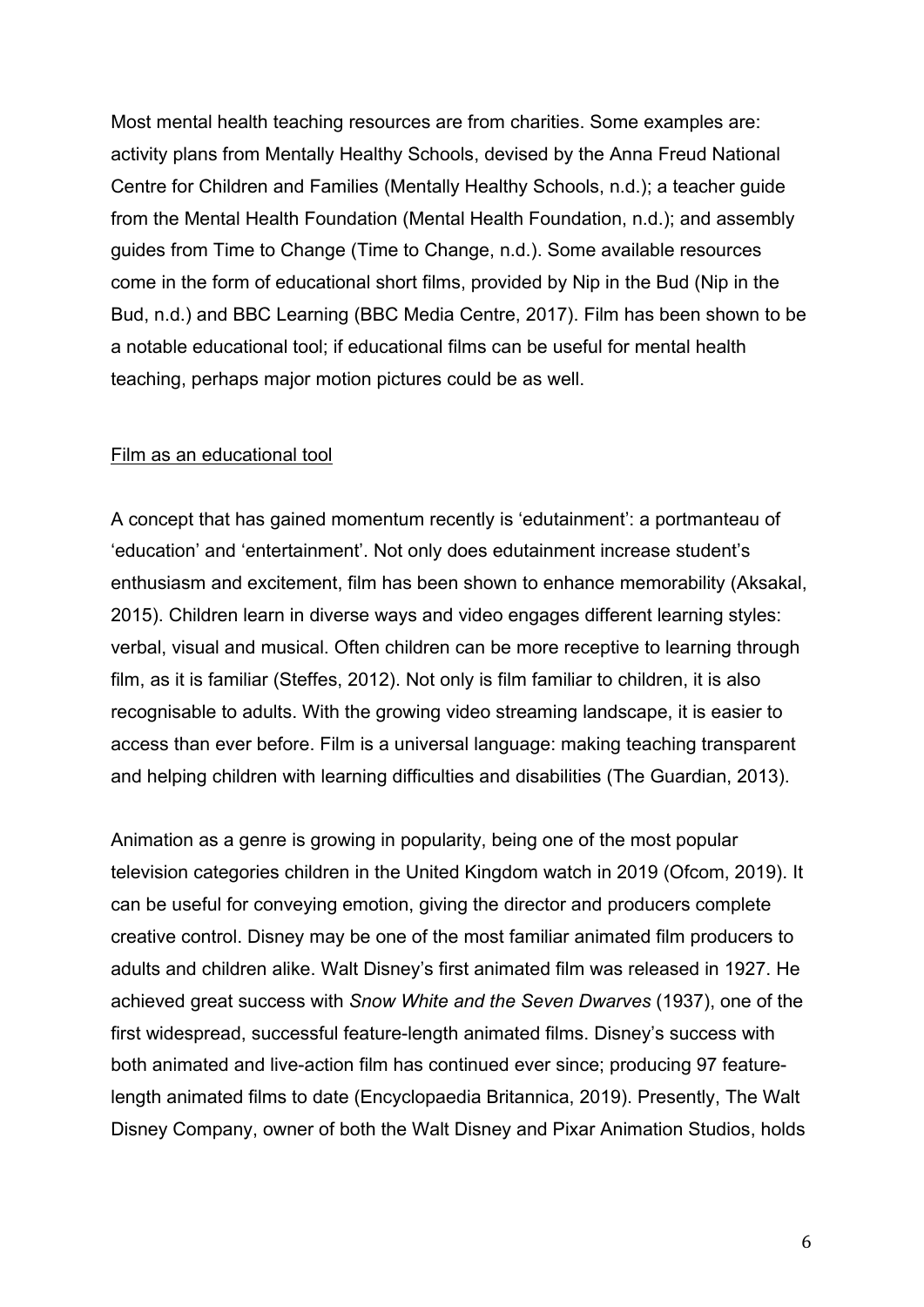seven of the top ten highest grossing animated films of all time, as shown in table 1 (Box Office Mojo, n.d.)

| <b>Film title</b>   | Worldwide gross (\$) | <b>Production company</b>            |
|---------------------|----------------------|--------------------------------------|
| Frozen              | 1.29 billion         | <b>Walt Disney Animation Studios</b> |
| Incredibles 2       | 1.24 billion         | <b>Pixar Animation Studios</b>       |
| <b>Minions</b>      | 1.16 billion         | <b>Illumination Entertainment</b>    |
| <b>Toy Story 3</b>  | 1.07 billion         | <b>Pixar Animation Studios</b>       |
| Despicable Me 3     | 1.03 billion         | <b>Illumination Entertainment</b>    |
| <b>Finding Dory</b> | 1.03 billion         | <b>Pixar Animation Studios</b>       |
| Zootopia            | 1.02 billion         | <b>Walt Disney Animation Studios</b> |
| Despicable Me 2     | 970.76 million       | <b>Illumination Entertainment</b>    |
| The Lion King       | 968.48 million       | <b>Walt Disney Feature Animation</b> |
| <b>Finding Nemo</b> | 940.34 million       | <b>Pixar Animation Studios</b>       |

[Table 1] Highest grossing animated films of all time, as of May 2019 (Box Office Mojo, n.d.)

## Disney and mental health

Historically, researchers have discovered that Disney animated films often depict negative and stereotypical connotations of mental health. Many older Disney films, including *Dumbo* (1941) and *Beauty and the Beast* (1991), portray an eccentric, misunderstood character as 'mad': something to fear and someone to lock away (Beveridge, 1996). Common mental illness references in these older films are "crazy / madness / nuts", which were shown to reinforce prejudicial attitudes in young viewers (Lawson, 2004). As mental illness has become less stigmatised in modern society, Disney films have become less problematic. Modern Disney films, such as *Frozen* (2013), where the character 'Elsa' is seen to portray many symptoms of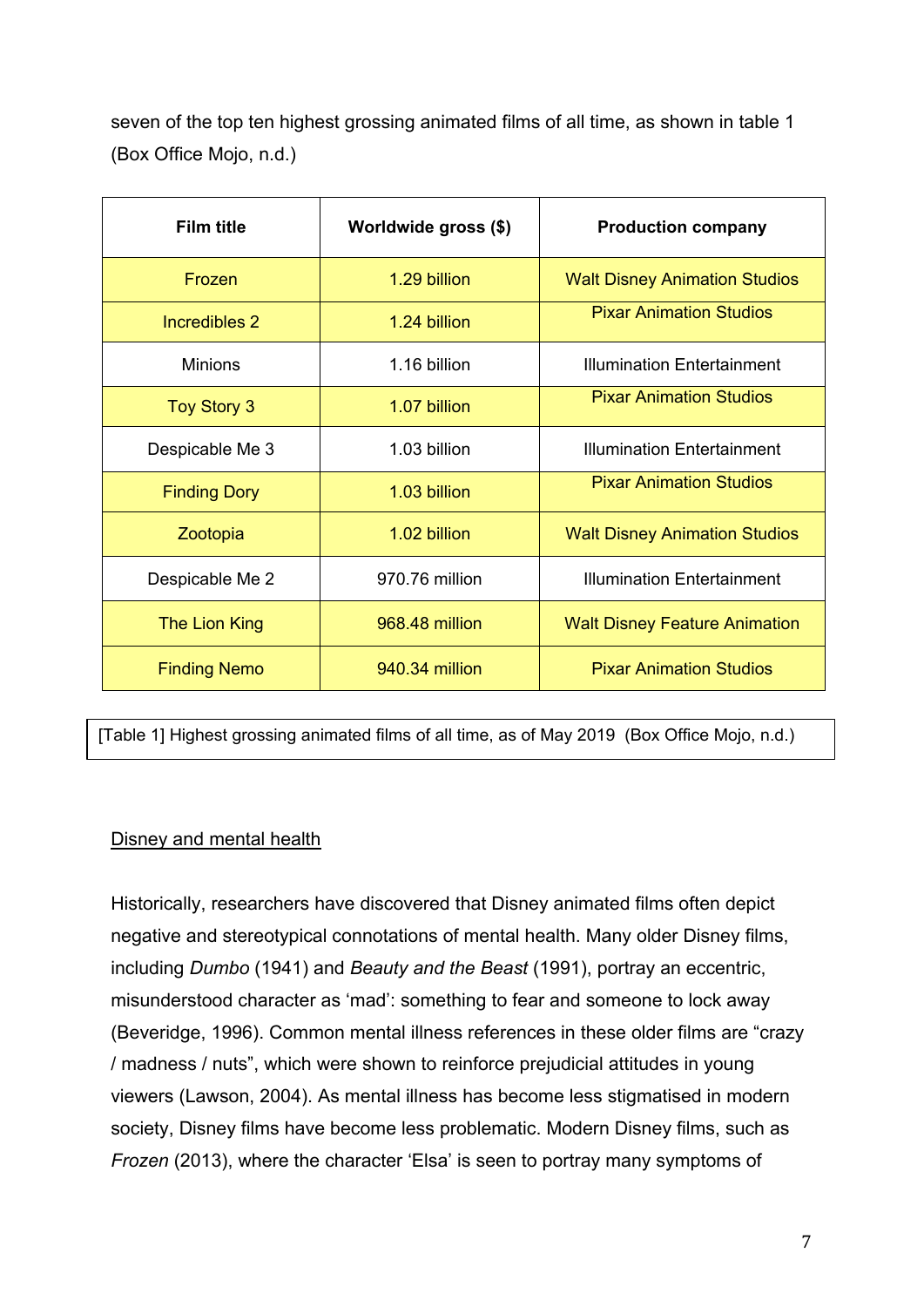depression, have been praised for their accurate representation of mental illness (Miller, 2014; Kowalski, 2018).

Contemporary Disney films, namely *Inside Out* (2015), are thought to be a useful portrayal of mental health, thus researchers have looked into how they can be used in a clinical setting to develop psychiatric patient's emotional intelligence (Ali, 2017; Kanjilal, 2019). Some teachers have even considered whether *Inside Out* would be a valuable classroom tool to likewise aid the emotional intelligence of students and start discussions about depression. This project will therefore analyse representations of mental illness in *Inside Out* by focusing on the character 'Sadness'. Although Sadness represents sadness and not depression, she is said to exhibit symptoms of depression, and thus may still be a useful teaching tool in schools. While research on the utilisation of this film in a clinical setting is prevalent, the evidence base for the film's impact when used in a classroom setting is limited to online teaching forums (Marsh, 2015; TES, 2018; Project School Wellness, n.d). Subsequently, to discover if this film will be useful in the classroom, this project aims to analyse whether the depressive symptoms portrayed through Sadness are accurate.

Another post-2010 animated Disney film, *Winnie the Pooh*, has been chosen as a comparison. This project focuses on contemporary films, as they would be most familiar to modern-day children. Disney released 31 animated films during this time period (disneymovieslist.com, n.d), but *Winnie the Pooh* has been chosen as mental health within A.A Milne's book series has been previously explored in literature such as 'Pooh and the Psychologists' (Williams, 2002). It has been argued that depressive symptoms are seen in 'Eeyore', a persistently glum donkey. He has been described as sad, pessimistic and self-pitying (Williams, 2002). This project, therefore, explores this depiction of depression in the 2011 animated film, as it adds a new dimension to Eeyore; film is a medium that can be analysed in depth to conceptualise artistry and body language that could illustrate depressive symptoms. As *Winnie the Pooh* is not primarily about emotions the film arguably portrays mental illness less explicitly than *Inside Out*. Consequently, research discussing the use of *Winnie the Pooh* as a mental health teaching resource is limited.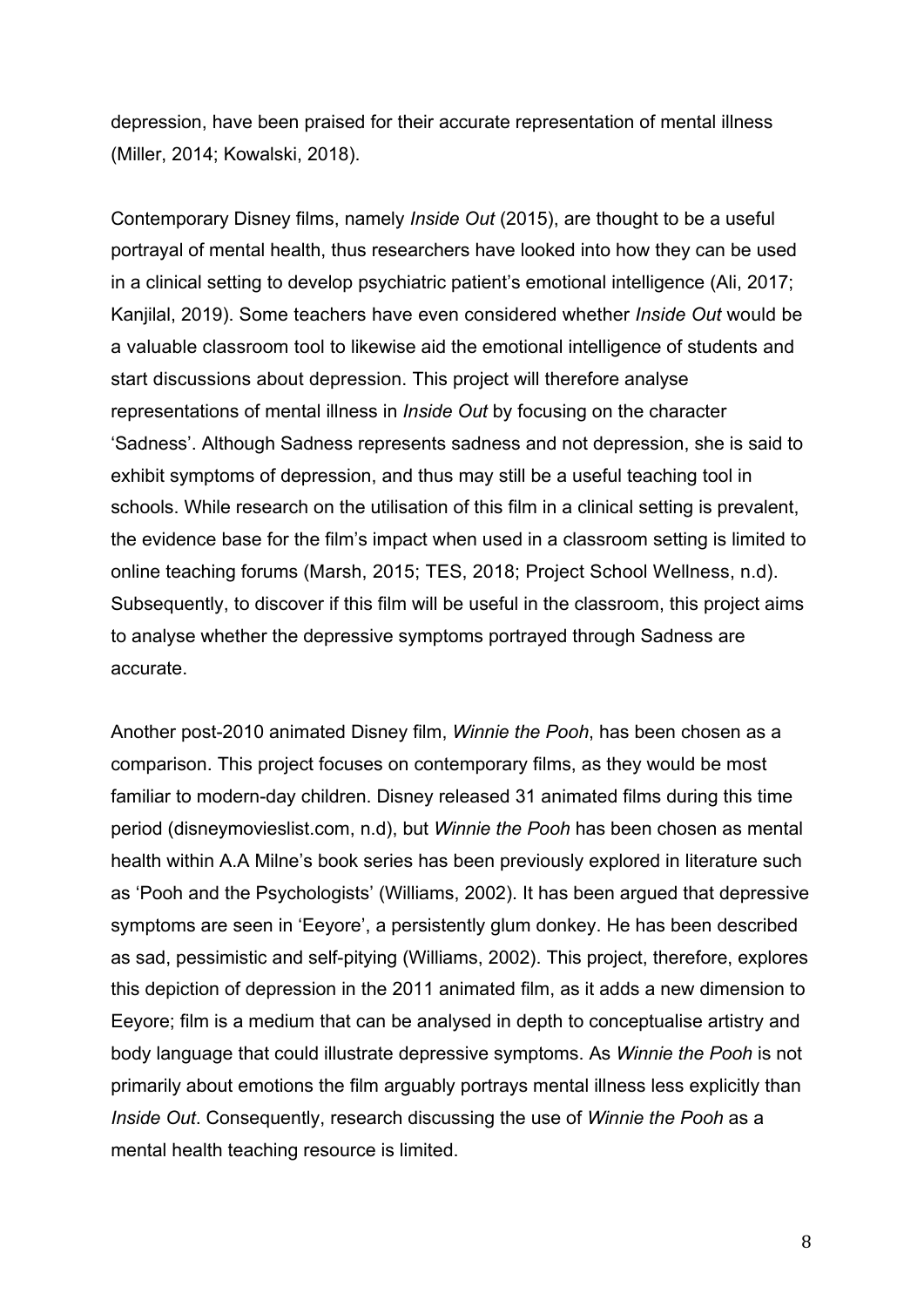A comparison is used as *Inside Out* is explicitly about emotions, is more complex and thus may be difficult for young children to fully understand. The protagonist is an eleven-year-old girl, possibly the films target audience age. *Winnie the Pooh* may be more suited to a younger audience, presenting a fun, musical storyline following the classic characters through a day in the Hundred Acre Wood, whilst not overtly referencing mental health.

### **Methodology**

### Diagnosing depression

Childhood depression is notoriously difficult to diagnose. Psychiatric disorders are usually self-presenting, but childhood depression relies on caregivers to recognise abnormal behaviour. Pre-pubertal depression is also very rare, so caregivers are less likely to consider this as the cause of the child's atypical behaviour. Another complication is that childhood depression can present with abnormal symptoms, such as aches, pains and hallucinations (Carlson, 2000). UK clinicians use the World Health Organisation's ICD-10 Classification of Mental and Behavioural Disorders to diagnose depression and assess severity in children and adults (NICE, 2005). Diagnosis can come from interviewing the child, as well as parents/carers, teachers or other professionals who know the child well (Zuckerbrot, 2007). Interviews may include the use questionnaires with child-friendly language that have been adapted from ICD-10 guidelines.

The World Health Organisation's ICD-10 Classification of Mental and Behavioural Disorders (WHO, 2016) outlines common symptoms of depression, shown below in table 2. For a diagnosis of mild depression, two 'core' symptoms are needed, as well as two further symptoms from either category, for a minimum of two weeks. These symptoms do not have to be intense; the child may be distressed and have difficulty continuing normal activities, but still remains to function properly. In moderate depressive episodes, the patient would have two 'core' symptoms and three additional symptoms for a minimum of two weeks. Consequently, they may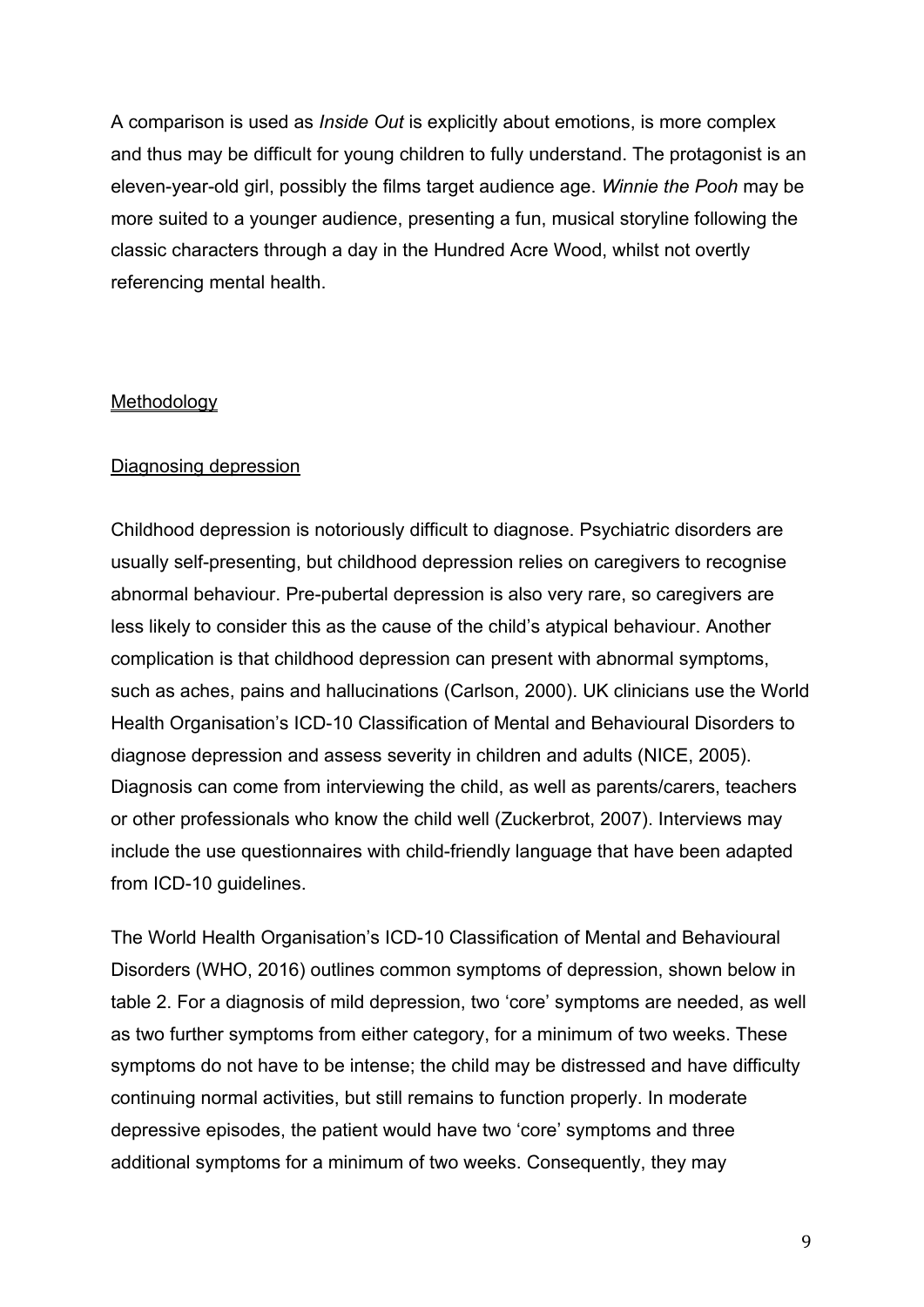experience considerable difficulty in participating in day-to-day activities. A severe depression diagnosis would require all three 'core' symptoms, plus at least four added symptoms. These symptoms can be intense, to the point where the child struggles to continue with any normal activity at all (WHO, 2016).

To ascertain whether *Winnie the Pooh* and *Inside Out* depict useful and accurate portrayals of depressive symptoms, the ICD-10 guidelines will be used to examine these films.

| Core                          | Cognitive                                   | <b>Biological</b>   |
|-------------------------------|---------------------------------------------|---------------------|
| Depressed mood                | Reduced concentration                       | Disturbed sleep     |
| Loss of<br>interest/enjoyment | Reduced self-esteem/confidence              | Diminished appetite |
| Increased fatigability        | Ideas of guilt and unworthiness             | Changes in weight   |
|                               | Bleak or pessimistic views of the<br>future |                     |
|                               | Ideas or acts of self-harm or<br>suicide    |                     |

[Table 2] Symptoms of depression, categorised by 'core', cognitive and biological symptoms. Adapted from the World Health Organisation's ICD-10 Classification of Mental and Behavioural Disorders (WHO, 2016)

## Animated film techniques

'The Art of Animated Film' (Giesen, 2017) outlines key ways in which animators create a complex, nuanced character. The first of these is character design. Animation gives complete creative control to animators, allowing them to inject personality into a character's look. However, there can be a fine line between cliché and caricature. Characters can often be stereotypically categorised into four fundamental types of temperament. These are derived from Hippocrates humour theory, which claims that the balance of four bodily fluids influences behaviour and personality. These are: sanguine, optimistic and social individuals; phlegmatic types, who are relaxed and easy-going; choleric, ambitious and hot-headed; and melancholic, who are introverted and emotional (Giesen, 2017).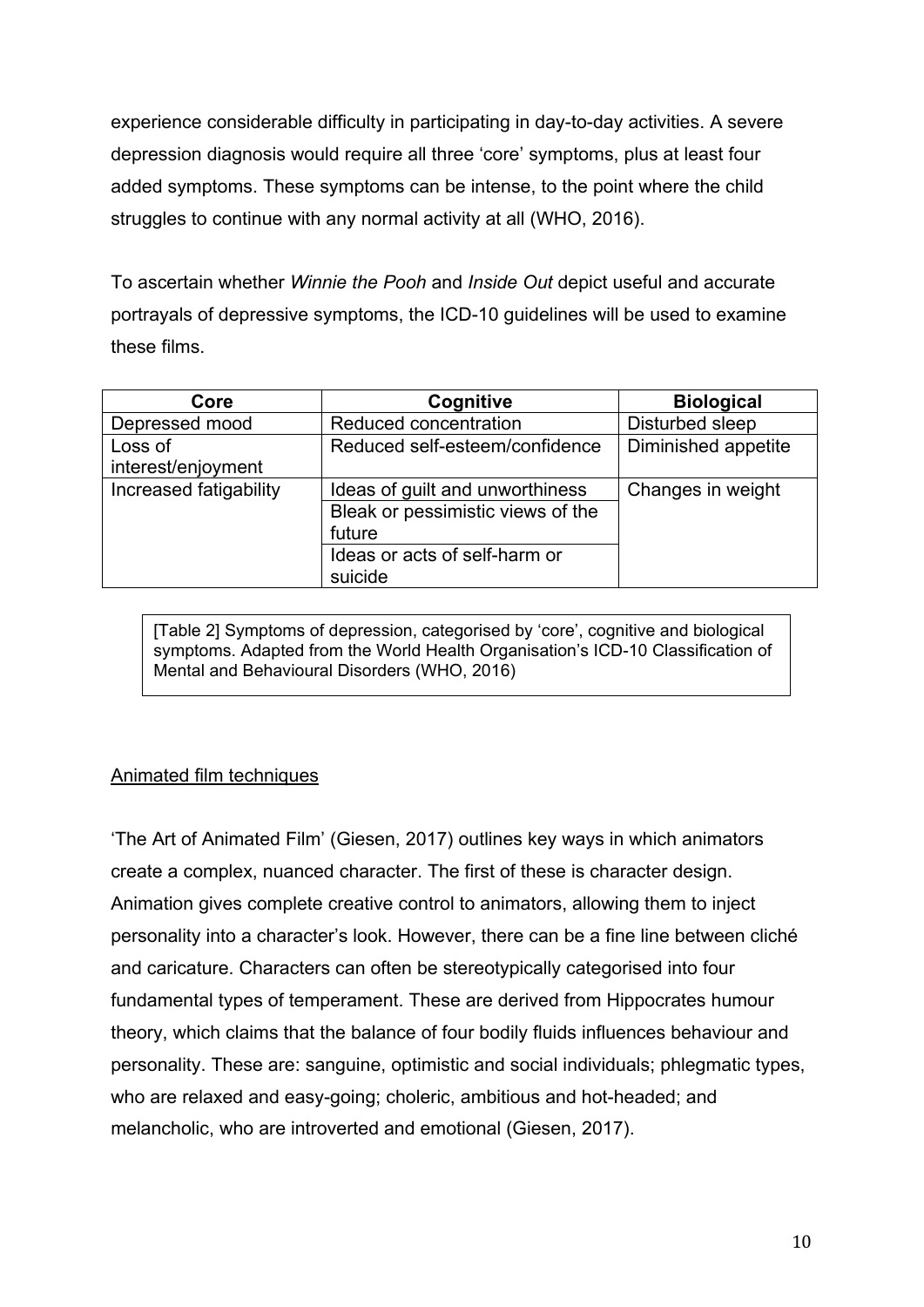Using facial expression to show character emotion is a technique that is increasingly being used, with the growing popularity of realistic 3-D computer animation allowing more facial close-ups. Paul Ekman's 'Facial Action Coding System' outlines six emotions that transcend culture: anger, joy, sadness, fear, disgust and surprise. Eyes, often described as 'windows to the soul', can be imperative in depicting emotion. This effect can be exaggerated in animation as cartoon characters typically have big eyes and therefore a greater canvas to portray this emotion (Giesen, 2017).

Body language is quintessential in any film, as it is one of the first forms of social interaction and accounts for over 65% of communication (Birdwhistell, 1970). It can therefore be considered to be the non-verbal essence of a character, allowing expression of inner, hidden feelings. Additional techniques used are: score, which can underline emotion; staging, which can emphasise scene connotations; dialogue; and symbolism (Giesen, 2017). These devices will be used to critique *Winnie the Pooh and Inside Out in the context of depressive symptoms, using ICD-10* guidelines.

## Coding words

To analyse both films in a quantitative way, coding words were used. On the first watch of each film, dialogue was used to compose a list of words that correlate with the depressive symptoms outlined in ICD-10 (WHO, 2016). Upon watching again, a tally was made of how many times each word was said in the duration of each film. Coding results will be compared to artistic representations of depression to see if depression representation is more explicit or inherent.

### **Results**

## *Winnie the Pooh* (2011)

*Winnie the Pooh* (2011) compiles stories from A.A. Milne's classic book, following a day through the Hundred Acre Wood. It starts with a competition to find a new tail for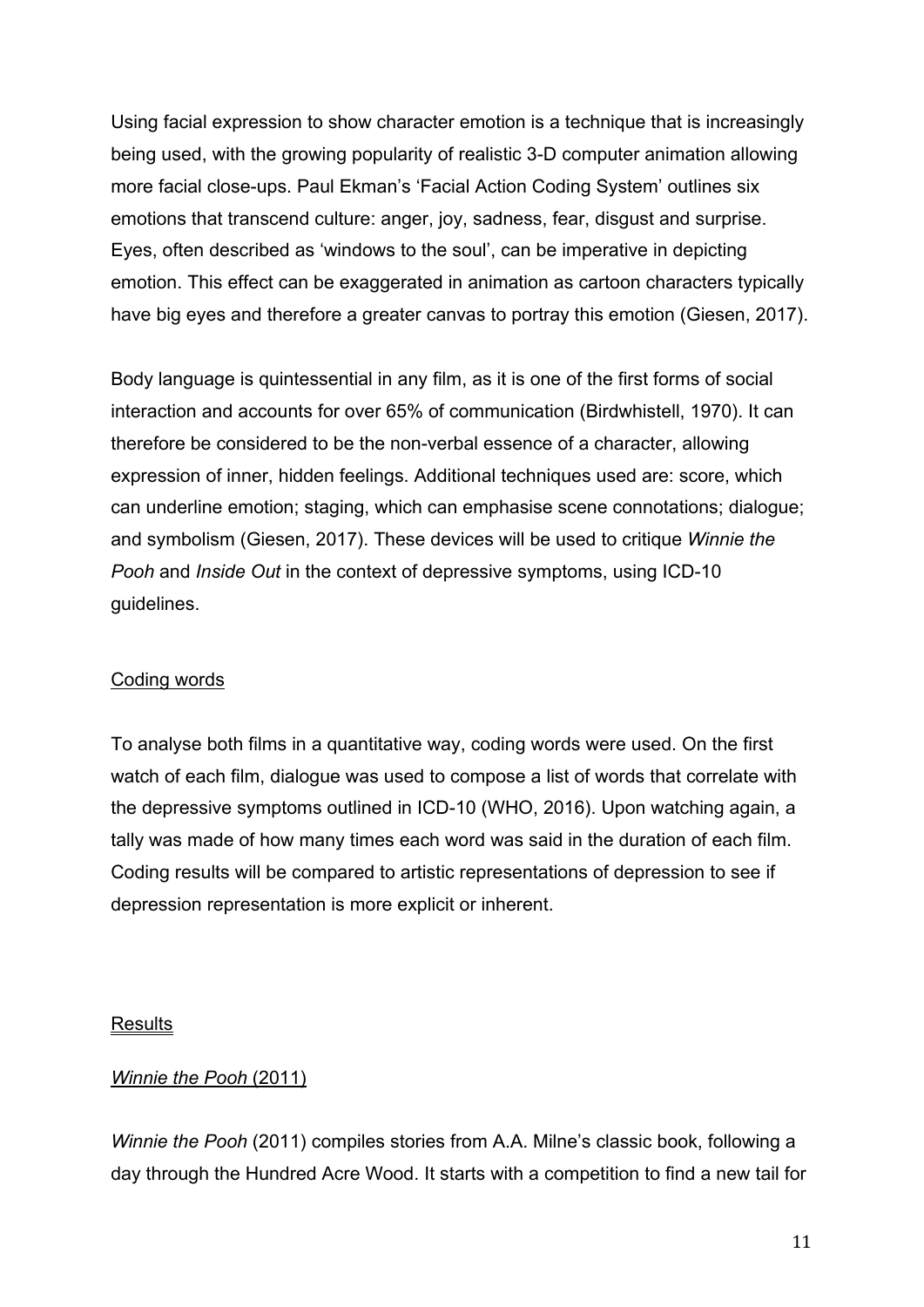Eeyore, who seems to have lost his. Amidst this, Owl misinterprets a note left by Christopher Robin. Believing that a monster named 'Backson' has abducted Christopher, the characters go on a hunt to rescue him.

We are introduced to Eeyore for the first time between 00.05.21-00.08.47, where Pooh visits Eeyore to see if he has any honey. The first thing we notice about Eeyore is his character design. Staying true to E.H. Shepard's original book illustrations, he is a blue-grey hue. Grey has been shown to be associated with depression (Carruthers, 2010) and low feelings are often described as "feeling blue". The staging of the scene also reflects Eeyore's mood; Eeyore's home is gloomier and darker than the rest of the Hundred Acre Wood. Body language is also important in this first encounter. Eeyore's movements are continuously slow, his gaze lowered (as seen in image 2) and his voice low and monotonic. This could be due to lack of energy or reduced confidence, both common symptoms of depressive episodes (WHO, 2016).

In a later scene (00.25.16-00.28.54) we see that his slowness and diminished activity seems to affect his life.

> Tigger: *"What are you doing out here?"* Eeyore: *"Too slow. Got left behind."* Tigger: *"Left behind? What a horrendous thing to do to a guy."*

Another symptom of depression is apparent between 00.05.21-00.08.47: pessimism (WHO, 2016). This is shown in dialogue between Pooh, Owl and Eeyore.

> Pooh [to Owl]: *"You must be catching a cold"* Eeyore: *"I'll probably catch it too."*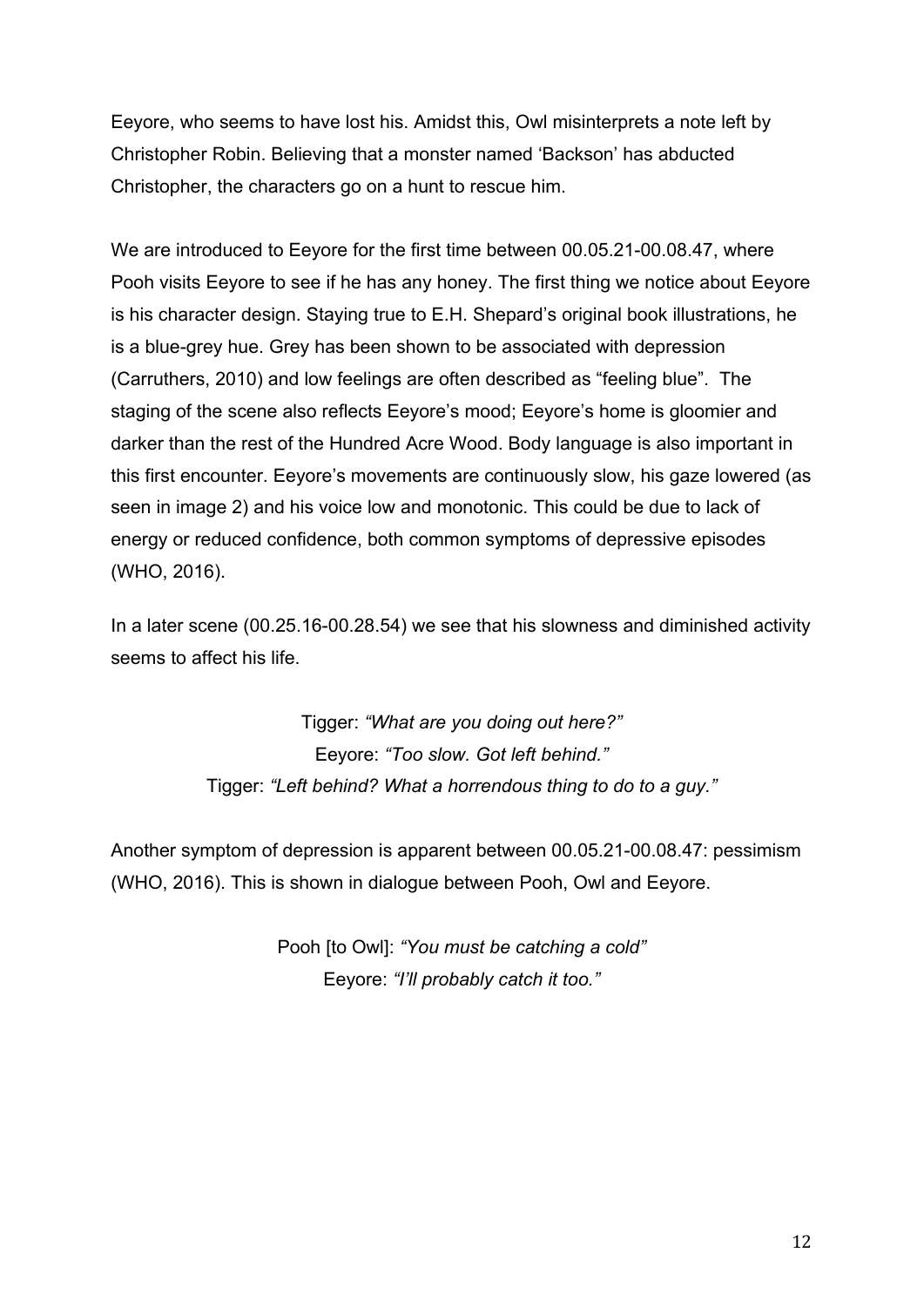

[Image 2] Screenshot of 00.06.25 *(Winnie the Pooh, 2011)*

Between 00.13.12-00.15.21, we are shown a contest between Pooh, Piglet, Rabbit, Owl and Kanga to find a replacement for Eeyore's missing tail. Eeyore's lowered mood continues in this scene, reflected in his body language and facial expression. Eeyore's head is dropped and shoulders slouched, again possibly showing diminished energy. His eyes are lowered and mouth turned downwards, looking sad, despite Pooh presenting Eeyore with a cuckoo clock as a replacement tail. Whilst the other characters dance and celebrate Eeyore's new tail, Eeyore appears forlorn (as seen in image 3). A loss of interest and enjoyment is also noted in depressive episodes (WHO, 2016). Eeyore's pessimism is shown again in this scene, when Eeyore sits on his new cuckoo clock tail and it breaks.

Eeyore*: "I knew it was too good to be true."*

Depression can also cause feelings of guilt and unworthiness, as well as reduced self-esteem (WHO, 2016). This is noted through dialogue when Kanga presents Eeyore with an orange knitted scarf to use as a tail.

Eeyore: *"It's an awful nice tail, Kanga. Much nicer than the rest of me."*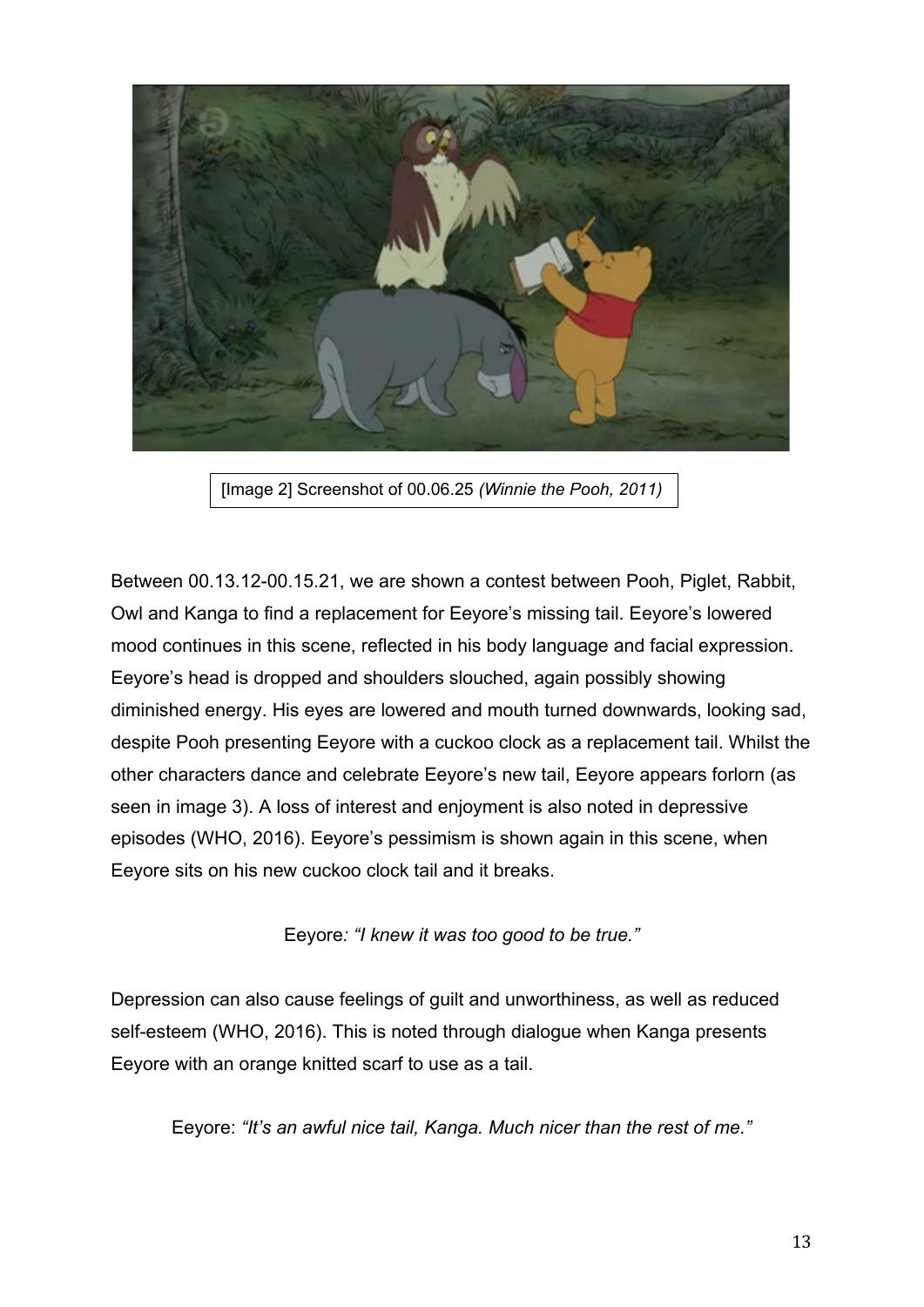This is also shown in a later scene (00.25.16-00.28.54).

[Tigger pounces on Eeyore] Eeyore: *"I probably deserved that."*



[Image 3] Screenshot of 00.16.13 *(Winnie the Pooh, 2011)*

One of the main symptoms of a depressive episode is reduced mood. Other characters notice this, shown between 00.25.16-00.28.54.

[*It's Going To Be Great* song] Tigger: *"Stop that gloomy rumination."*

In a later scene, 00.49.04-1.03.00, Eeyore explicitly says that he is unhappy.

[Pooh returns Eeyore's tail] Pooh: *"So – are you happy Eeyore?"* Eeyore: *"No. But I sure do like this new tail."*

Symbolism is another important piece of artistry in animated films (Giesen, 2017). A piece of symbolism that runs throughout is thistles. In the 'Winnie the Pooh' book series, it is noted that Eeyore's favourite food is thistles (Milne, 2016). In *Winnie the*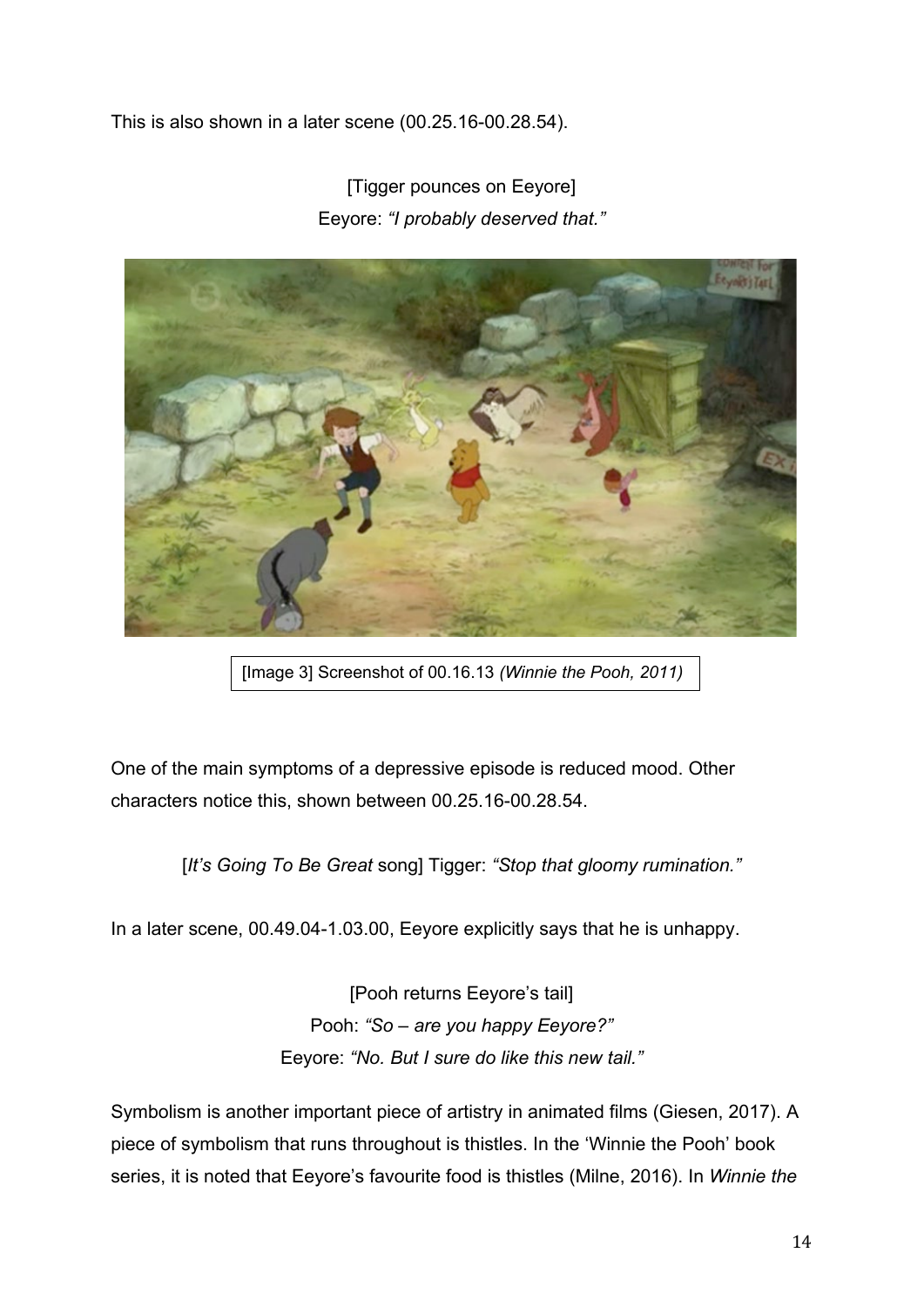*Pooh* (2011) during the contest scene, Eeyore suggests a thistle as a prize for whoever finds a replacement for his missing tail. Later on, Pooh discovers Eeyore's missing tail hanging on Owl's door.

[Owl explaining where he found Eeyore's tail] Owl: *"…hanging over a thistle bush"* Pooh: *"What sort of place was this particular thistle bush in?"* Owl: *"Certainly not a very cheery place. One might say it was rather gloomy."*

Traditionally, Milk thistle extract has been used as a herbal remedy for the treatment of depression and melancholia. However, recent studies have found that silymarin, a secondary metabolite of Milk thistle acts on a serotonin receptor, causing a depressogenic effect (Yaghmaei, 2012).

# *Inside Out* (2015)

When eleven-year-old Riley moves from Minnesota to San Francisco, her life becomes upended. The film switches from Riley to the Emotions in her head, which help guide her through life. The difficulty of the move highlights Sadness, who is brought to the forefront. Later, Joy and Sadness get lost in the depths of Riley's mind and have to find their way back to headquarters; whilst Fear, Anger and Disgust are left in charge.

At 00.02.44 we first see Sadness on screen. Not unlike Eeyore, the artistry of Sadness' character design is evident straight away: she is entirely blue. A study showed that a significant number of US study participants associated sadness with the colour blue (Barchard, 2017). Score is also important in this scene. As Sadness is first introduced, we hear a low brass number in the background intertwined with baby Riley crying. Low pitch music is correlated with conveying sadness (Vuoskoski, 2014). This is possibly due to the low physical energy of the piece, paralleled with the low physical energy seen in depressive episodes (WHO, 2016). Crying reinforces that Sadness is the embodiment of Riley's unhappiness.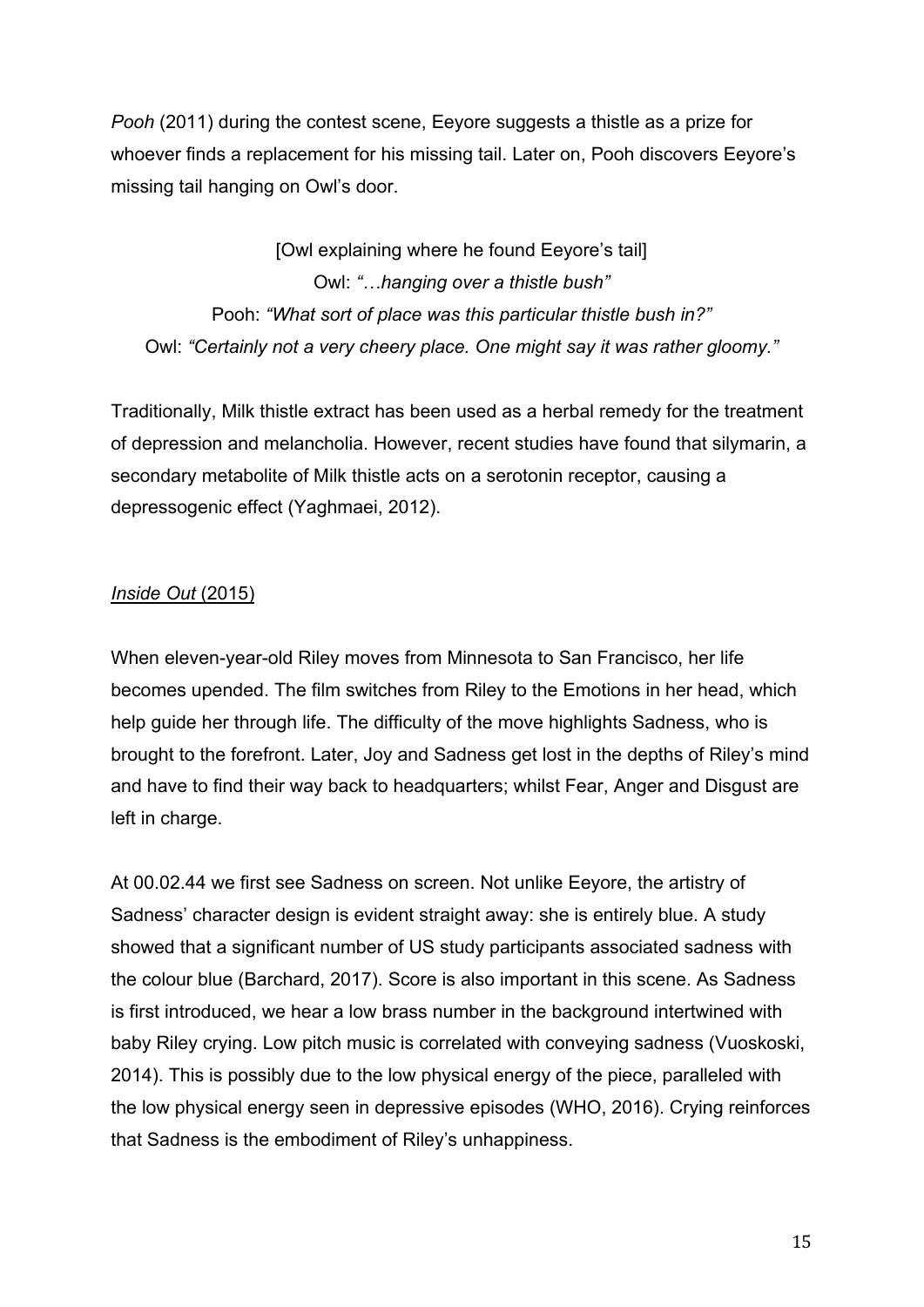Between 00.11.23-00.15.46, Riley and her mother reminisce over their drive from Minnesota to San Francisco. Sadness touches a happy memory orb, which turns from yellow to blue. Blue is once again used as a tool to show melancholy; the memory orb tinting blue shows that the memory has turned sad. Sadness' eyes dart down, her head lowers and her hands clasp together. Her body language reflects feelings of guilt and diminished self-confidence, seen in depressive episodes (WHO, 2016). This is also reflected in dialogue between Joy and Sadness.

Sadness: *"Something's wrong with me. It's like I'm having a breakdown."* Joy: *"You're not having a breakdown. It's stress."* Sadness: *"I keep making mistakes like that. I'm awful…"* Joy: *"No, you're not."* Sadness: *"…and annoying."*

A reduction is self-esteem is also seen later in the film, between 01.15.39 and 01.15.50.

Sadness [crying]: *"I only make everything worse."*

In this scene, Sadness passes by Joy in Imagination Land, floating on a rainy cloud. Rain is often used to symbolise low mood, possibly because the falling water of rain is similar to tears (Forceville, 2018). Another explanation is that rain clouds are grey; grey being associated with depression (Carruthers, 2010). Rain clouds also block the sun, associated with joy and happiness. Studies have also shown that rain can reduce people's mood and reported life satisfaction (Connolly, 2013). This could be related to Seasonal Affective Disorder, a type of depression that is correlated with seasons and weather (MIND, 2019).

Staging is a useful tool to convey emotion (Giesen, 2017). In a scene between 00.22.13-00.25.21 we see Riley at her first class in her new school. Blue is heavily used in this scene: the blue classroom door; blue chairs; classmate's blue clothes; and Riley's blue notebook, possibly foreshadowing later events in this scene. As Riley stands up to introduce herself, Sadness touches another memory orb, which turns blue. As this happens, Riley's speech becomes slower and quieter, perhaps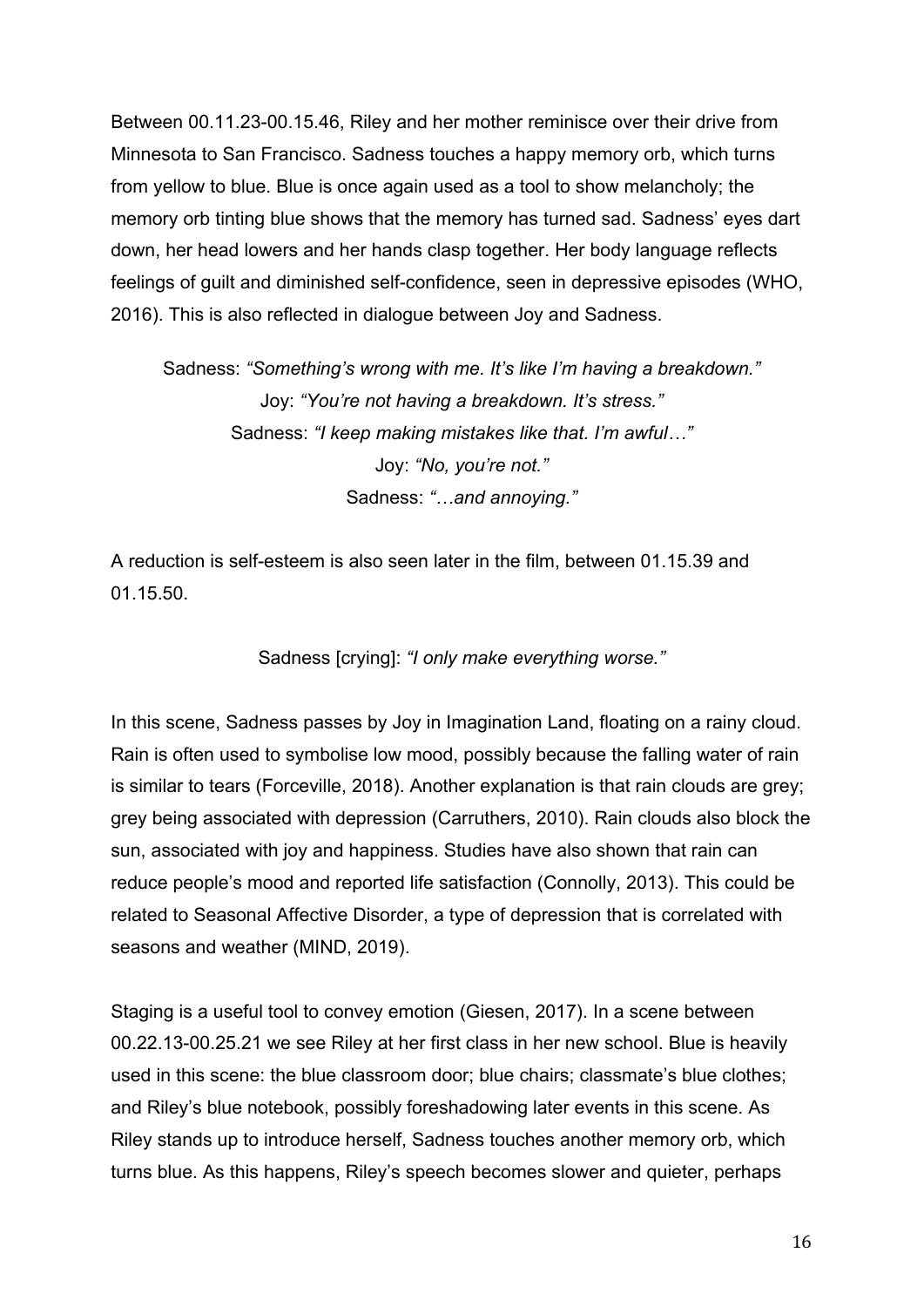showing reduced energy. Her facial expression changes; she looks down, her eyes begin to tear up and her brow becomes furrowed (as seen in image 4). This could indicate a lowered mood and reduced confidence. This is the first time we see this in Riley, demonstrating the effect that Sadness has on Riley's demeanour.



[Image 4] Screenshot of 00.23.02 *(Inside Out, 2015)*

Staging is also used later in the film, between 01.15.00-01.19.54, as Riley is running away from home. Riley is seen wearing a grey sweater, black jeans and black boots, her outfit representing the dark mood she is experiencing. The bus station is all in grey hues, including the bus, which is grey-blue with grey seats. All passengers are wearing muted colours, making the setting seem darker and duller, reflecting Riley's mood. One shot pauses on red traffic lights: red meaning 'stop'. This possibly symbolises that Riley may not have realised it yet, but she does not truly want to leave. Riley's lowered mood is also conveyed through facial expression and body language. Her eyes and eyebrows lower and her lips become downturned. She slumps her face into her hand and stares out the window of the bus (as seen in image 5). When she changes her mind about running away, the scene setting completely changes: colours become more vivid and the scene brightens to a pink tint, perhaps symbolising hope.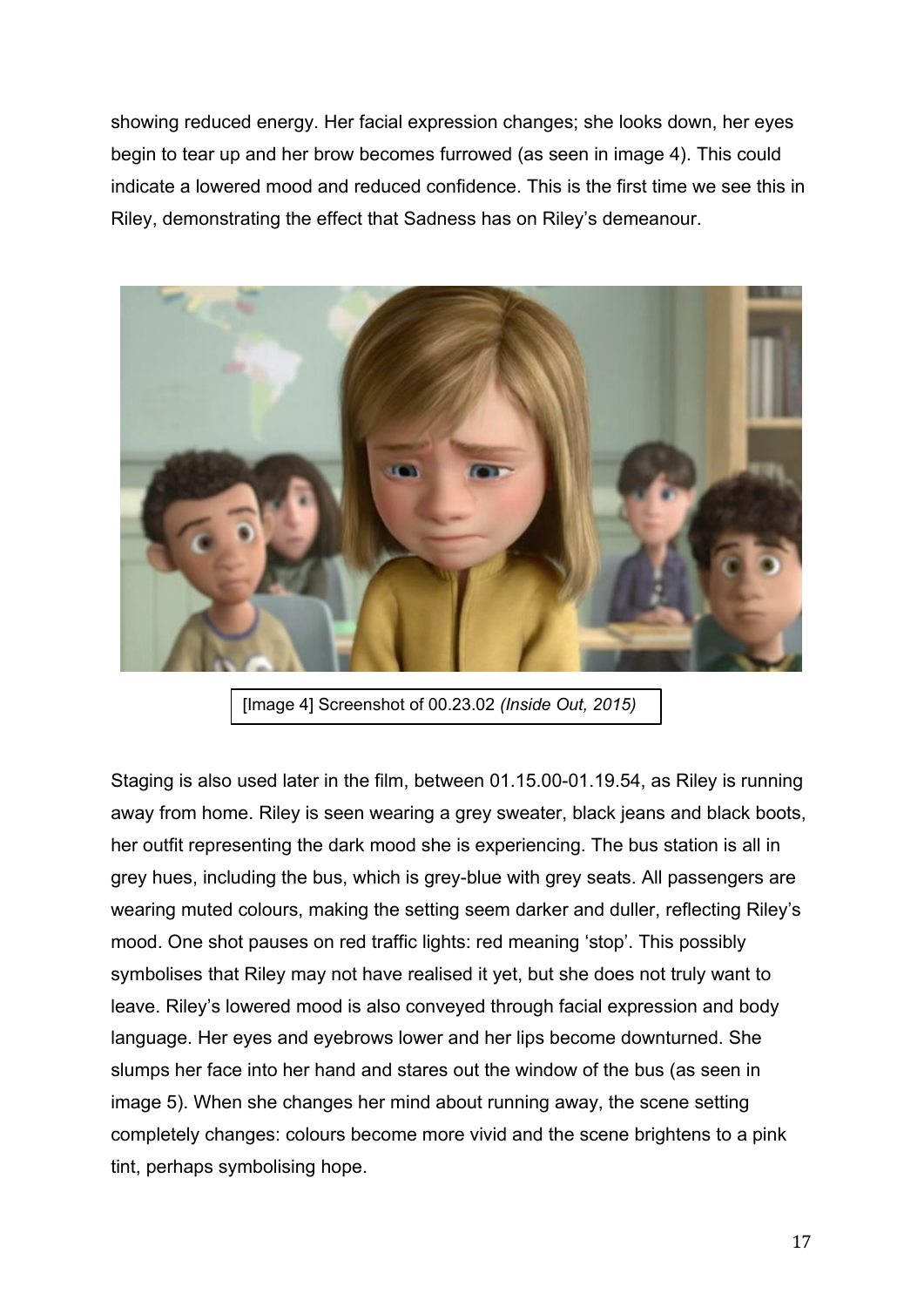



Similarly to Eeyore in *Winnie the Pooh,* Sadness also displays a pessimistic, bleak outlook on life that is frequently seen in depression (WHO, 2016). In *Inside Out* between 00.32.43-00.34.06, Joy and Sadness become lost in long-term memory.

> Sadness: *"You could get lost in there."* Joy: *"Think positive."* Sadness: *"I'm positive you will get lost in there."*

This scene also demonstrates Sadness' reduced energy and increased fatigability. During her pessimistic outburst, Sadness falls to the floor. Whilst later attempting to get up, she falls back down again.

Sadness: *"Only I'm too sad to walk. Just give me a few… hours."*

This is also demonstrated at 00.44.40.

Sadness: *"Is it all going to be so interactive?"*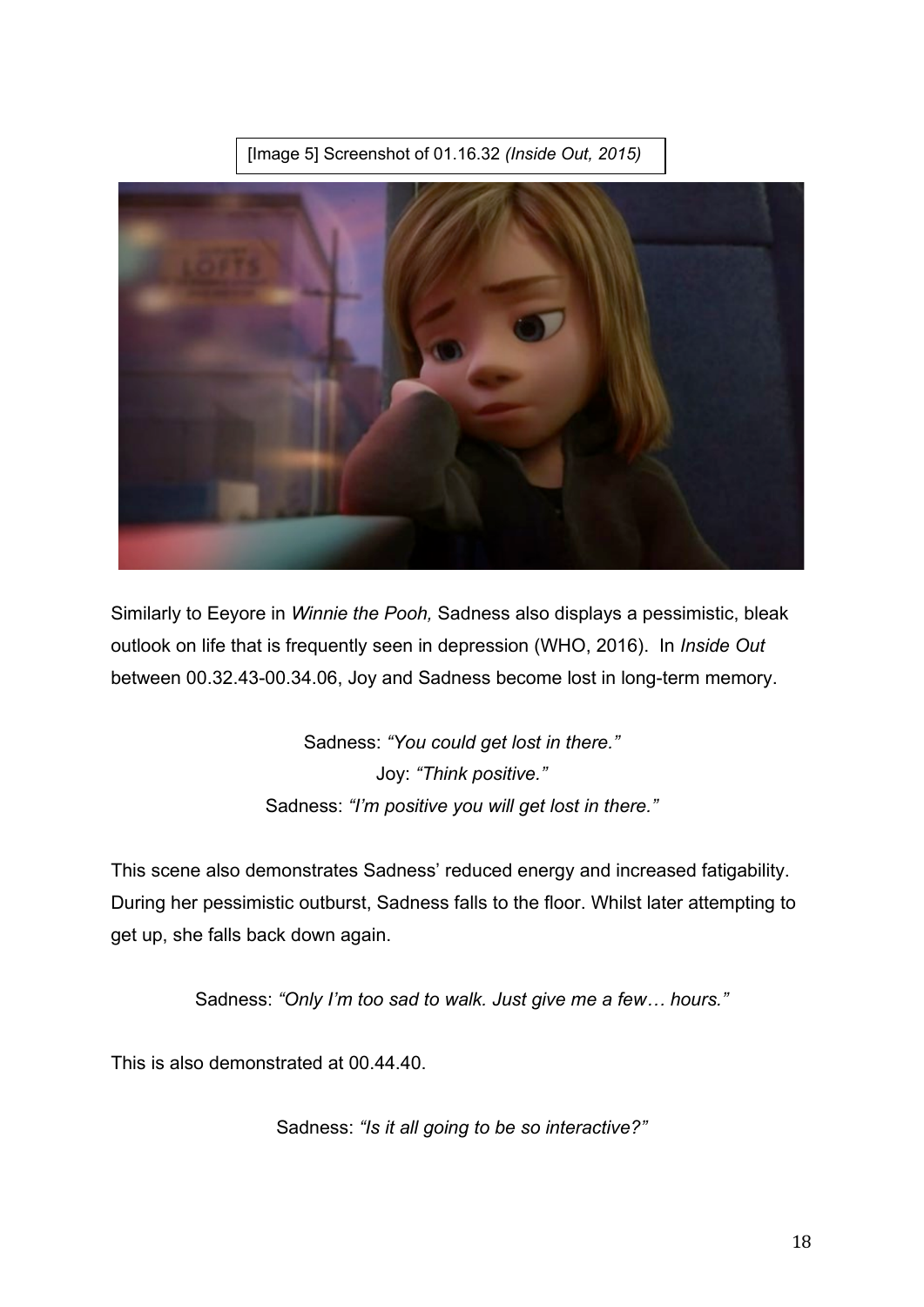Although presented in a humorous way, this shows a marked symptom seen in depressive patients (WHO, 2016). Potentially, the use of humour makes discussions about Sadness more light-hearted. This may aid classroom teaching; the film helps to reduce the stigma surrounding Sadness, allowing the topic to become more approachable.

*Inside Out* can also be used to explore the importance of developing emotional awareness. At the start of the film Joy shuns Sadness for making Riley upset. However, when Joy and Sadness get stuck in the depths of Riley's mind, Joy starts to realise the importance of Sadness. Looking at an old memory of a lost hockey match, Joy sees that Riley's parents and friends came to comfort her because she was upset, ultimately leading to a happy moment.

Joy: *"Mom and Dad, the team… they came to help because of Sadness."*

The relationship between Joy and Sadness in this film is quite unique. Joy is not entirely yellow: she has blue eyes. This represents how Joy cannot exist without Sadness. Thus, the film highlights that while feelings of sadness are unpleasant, they are essential.

This realisation that all emotions are important leads to the Emotions working together later on. We see more complex memories made of multiple emotions (see image 6), and an expanded emotions console. *Inside Out* not only shows depressive symptoms, but the value of healthy socio-emotional development.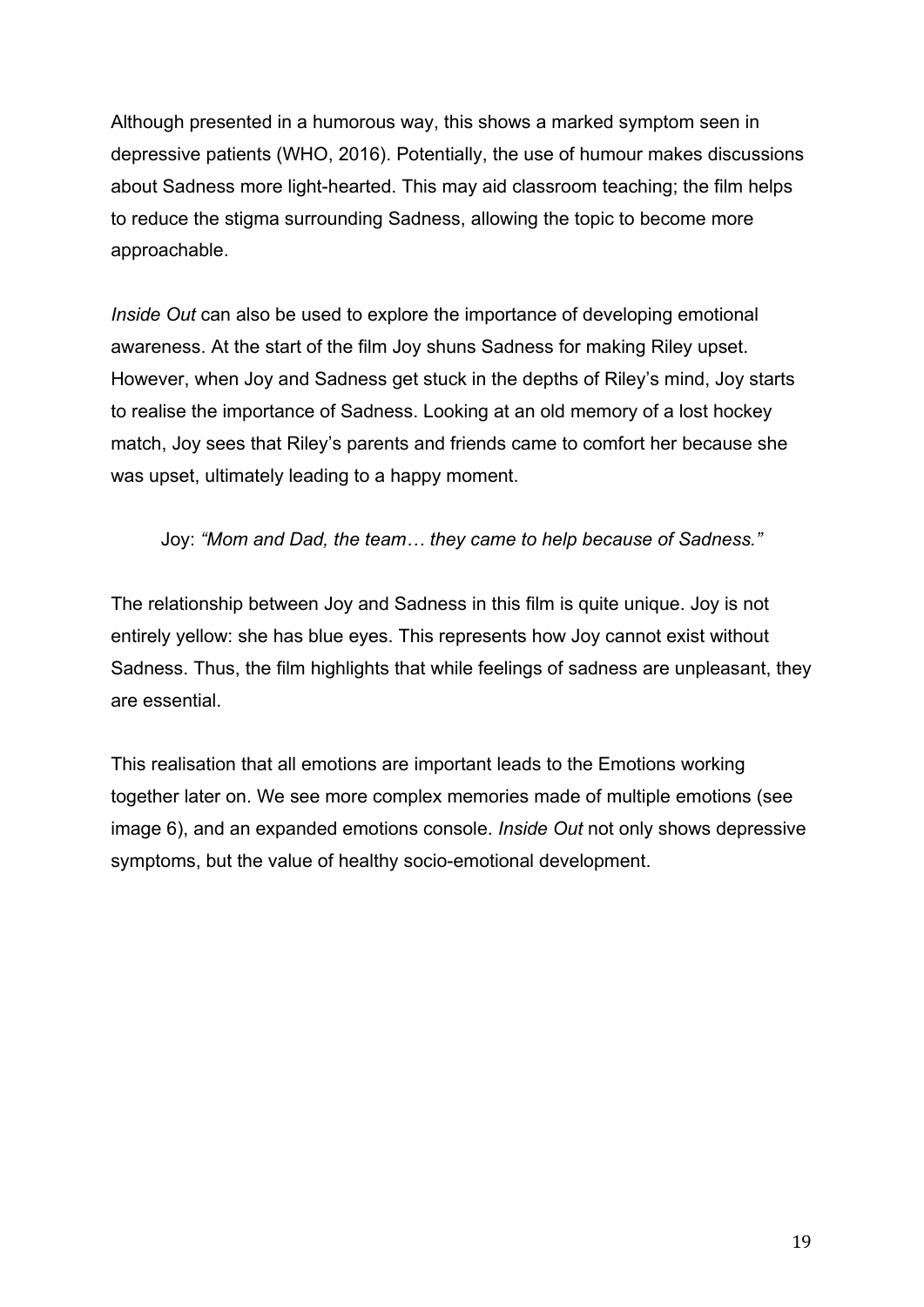

[Image 6] Screenshot of 01.24.00 *(Inside Out, 2015)*

## Coding

Findings from the coding analysis are shown in table 2. As hypothesised, *Winnie the Pooh* does not feature many words associated with depressive symptoms; one explanation is that it is not explicitly about emotions. Although not much is said about depression, it is shown it more implicit ways, such as through sighing. Sighing is associated with depressed mood and weariness, both signs of depressive episodes (WHO, 2016).

*Inside Out* features sighing seven times within the 102-minute run-time, comparative to *Winnie the Pooh*, in which it appears six times within 69 minutes. Additionally, *Inside Out* also features a lot of dialogue associated with depression, mostly from Sadness. It is not surprising that the most commonly featured words are 'cry / cries/ crying' and 'sad', considering the hallmark of depression is lowered mood (WHO, 2016). However, when teaching it is important to note that there is a difference between sadness and depression: depression being a prolonged period of sadness, associated with other symptoms. Other common words, such as 'awful' and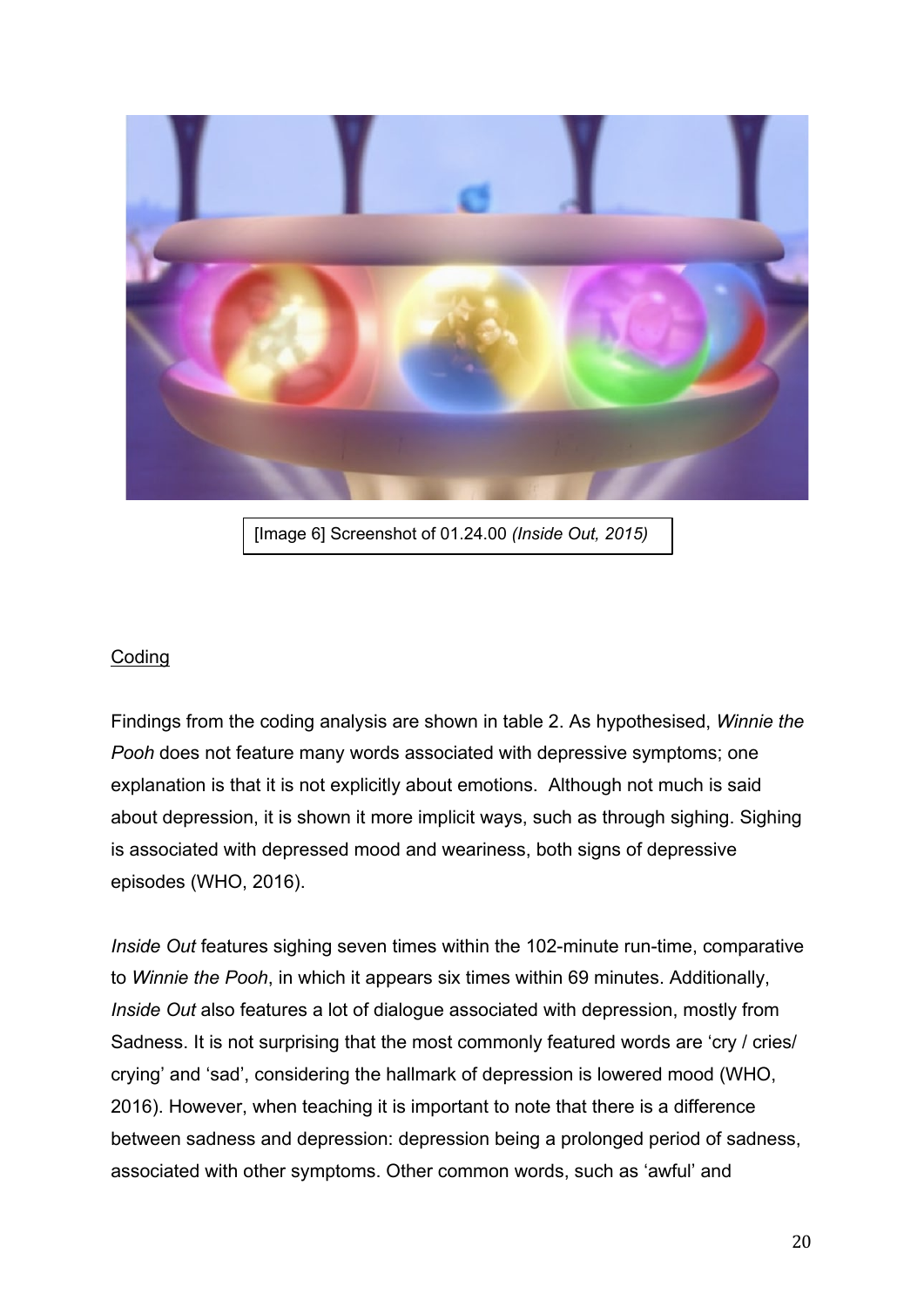'annoying', show pessimism and reduced self-esteem. These symptoms are also shown through artistry, but dialogue is a useful way to hone in on these important concepts.

|                   | Winnie the Pooh (2011) | Inside Out (2015) |
|-------------------|------------------------|-------------------|
| Annoying          |                        |                   |
| Awful             |                        | 4                 |
| <b>Breakdown</b>  |                        | $\overline{2}$    |
| Cry/Cries/Crying  |                        | 15                |
| <b>Droopy</b>     |                        |                   |
| Hurt              |                        | 3                 |
| Loneliness/Lonely |                        | $\overline{2}$    |
| Miserable         |                        |                   |
| Sad               |                        | 8                 |
| Sigh              | 6                      |                   |
| Tragic            | $\overline{2}$         |                   |
| Upset             |                        |                   |

[Table 2] Coding words for *Winnie the Pooh (2011)* and *Inside Out (2015)*

## **Discussion**

*Winnie the Pooh* shows a more inherent demonstration of depressive symptoms than *Inside Out*. Although not many coding words appeared, depressive symptoms were portrayed through: character design, staging, body language, facial expression and symbolism. Despite the lack of coding words, depressive symptoms, such as pessimism and unworthiness, still came through in dialogue between Eeyore and other characters. Not only does *Inside Out* feature a multitude of coding words, depression is also portrayed through artistic means. Similarly to *Winnie the Pooh*, many animated film techniques were used to convey emotion. Symbolism appeared more in *Winnie the Pooh*, either coincidentally or due to the fact that emotions underlay the story rather than comprise it. Body language and facial expression were the most frequently used devices in both films. An explanation for this is that most depressive symptoms, as shown in table 2, would be seen through the face and body. Overall, when comparing emotional expression with ICD-10 guidelines (WHO, 2016), it is fair to say that these films provide an accurate representation of common depressive symptoms.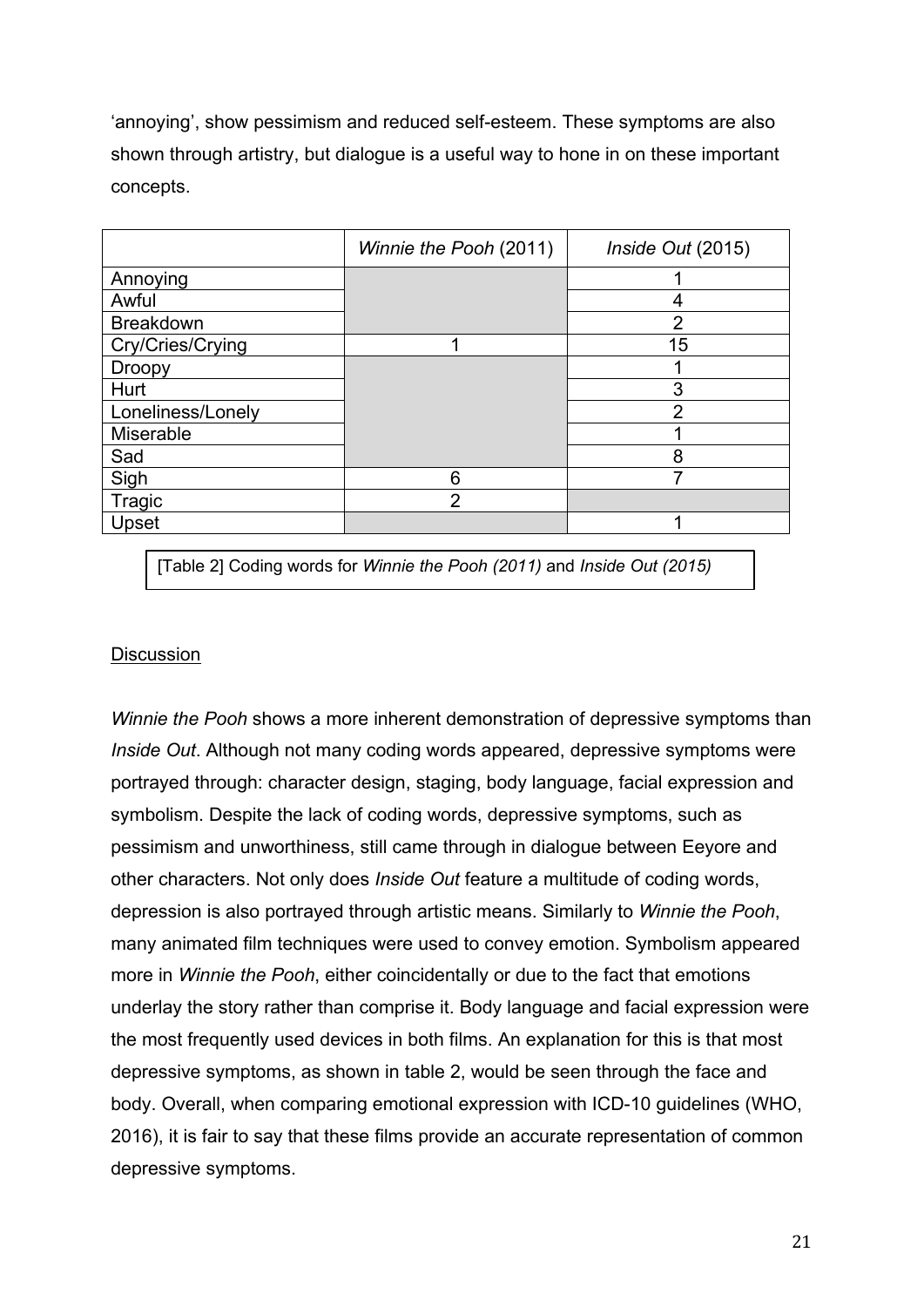*Winnie the Pooh* is aimed at primary school children and could be a good tool to teach them about mental health. As previously mentioned, depression portrayal is not as explicit or complex as in *Inside Out*; therefore young children may find it easier to understand. However, younger children would need guided discussion, as they may not understand the concept of 'depression'. Whilst only a small percentage of this age group are reported to have an emotional disorder, learning about depression is important for all children as it is something every child is likely to come across in their lifetime either directly or indirectly, as one in four of the UK population will experience a mental health problem each year (MIND, 2017).

Both *Winnie the Pooh* and *Inside Out* are seen to portray many of the core and cognitive depressive symptoms outlined by ICD-10 guidelines (WHO, 2016). The most common symptoms that appear in both films are: reduced energy, lowered mood, pessimistic outlook, and diminished self-confidence. It is likely that biological symptoms are not represented as these films are primarily entertainment and not made to show depression. Furthermore, the time-scale of these films means that showing symptoms such as weight change and sleep disturbance is difficult.

Although *Inside Out*'s Sadness shows depressive symptoms more explicitly, it could be argued that this is a less accurate portrayal of depression. This is because Sadness is portraying sadness, which despite many parallels, does not equate to depression. Sadness is an emotion inside Riley's head and is more exaggerated, whereas Riley's symptoms are subtle and a more accurate portrayal of depression. It has been found that over half of young people feel embarrassed about mental illness, thus perhaps the less literal portrayal of depressive symptoms seen in Riley and *Winnie the Pooh*'s Eeyore may be more realistic (MQ, 2016). On the other hand, this could be a limitation in using this film to teach primary school children, as they may not recognise these subdued symptoms. However, this could be overcome with teacher-led discussion.

These films could also be useful in reducing mental health stigma in students. Around half of young people associate mental illness with isolation, believing that they would be treated differently and lose friends with a mental illness diagnosis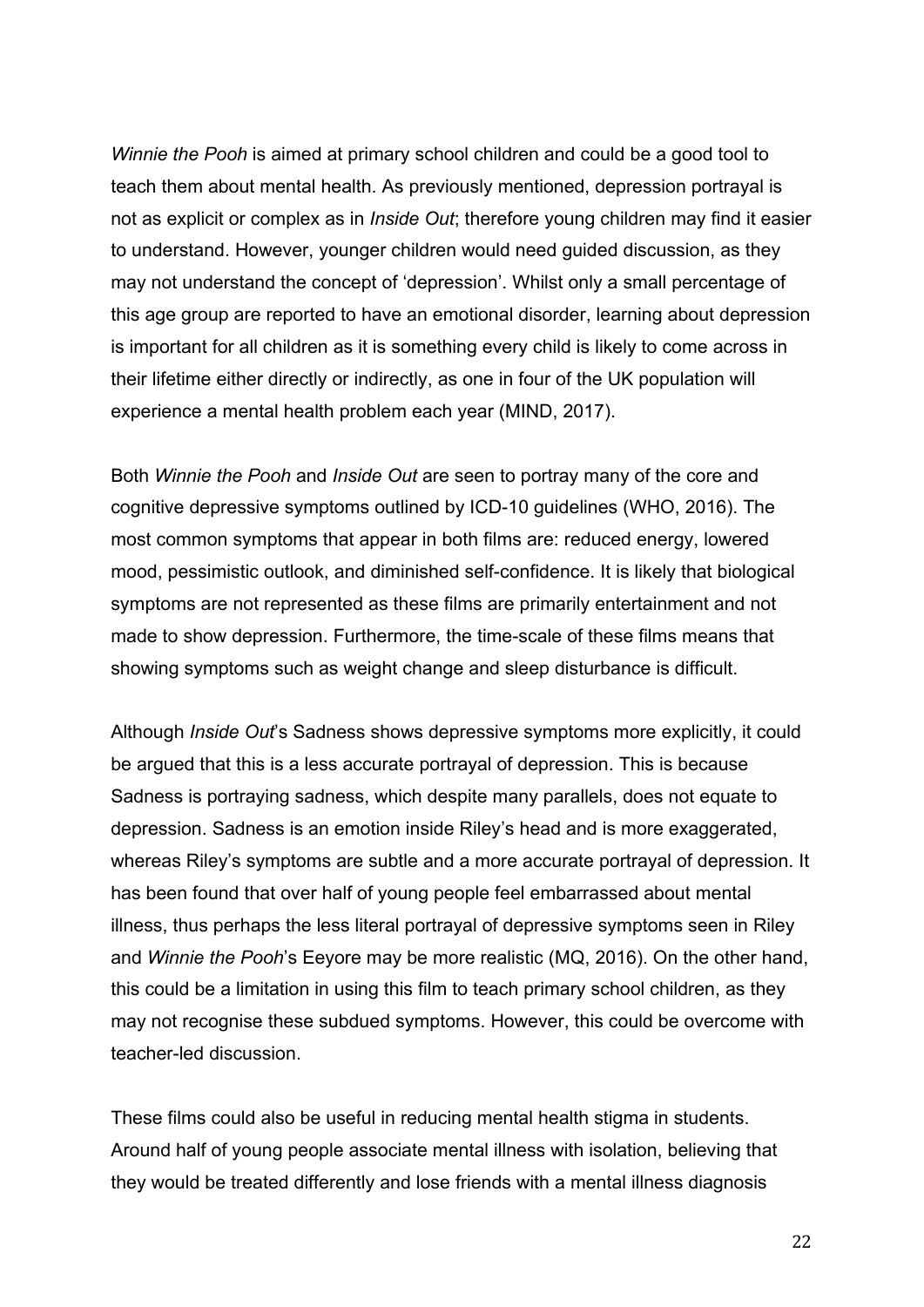(MQ, 2016). *Inside Out* shows this is not the case: the film resolves with Joy realising the importance of Sadness, and Riley surrounded by friends playing hockey. In *Winnie the Pooh,* Eeyore is surrounded by friends that care about him. This shows how openness with friends can be a positive reinforcement; for both characters, their friends are supportive, as opposed to ostracising. This may reduce stigma associated with mental health problems. Reducing stigma among children can be beneficial in two ways: it would help them understand mental illness, and therefore not alienate a peer who is suffering; and help them seek support earlier, if needed.

*Inside Out* could be seen as a more useful tool for developing emotional intelligence and awareness; the final scene showing the parallel between Riley's contentment and the collaboration of the Emotions. Nonetheless, by supplementing both films with active class-based discussion about the importance of recognising one's emotions and expressing these appropriately, both films can be effective in helping develop these skills (Marsh, 2015).

### **Conclusion**

Overall, this project illuminates the importance of effective mental health teaching in schools. All mental illnesses are important to discuss, but depression is the most common mental disorder in the United Kingdom (NICE, 2011). Depression is not limited to adults: over 80,000 UK children reported to have depression (Young Minds, n.d). Despite this, access to support can be limited. A quarter of children were found to have no support at all: professional nor informal, such as family and friends (NHS Digital, 2018).

Due to the difficulty in diagnosing depression in children, many children do not get a formal diagnosis. Young children may not know what depression is, or struggle to differentiate normal sadness with depressive symptoms. Therefore, diagnosis may rely on carers recognising these depressive symptoms and seeking help for the child, which can be difficult when childhood depression may present with abnormal symptoms (Carlson, 2000). Children may be reluctant to ask for help themselves, as they may think that they will be treated differently by their peers (MQ, 2016). Even if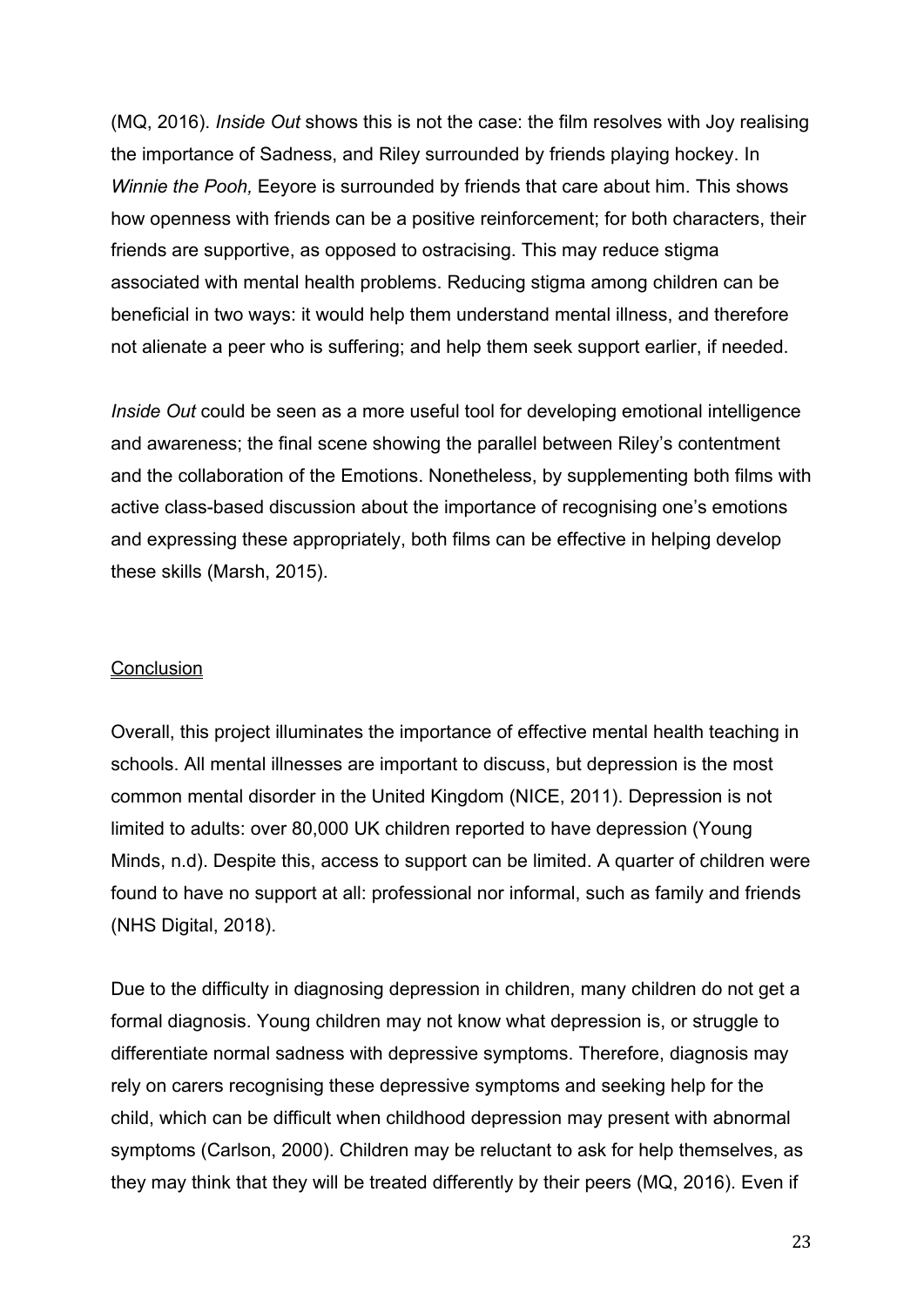a problem is identified, professional help can be challenging be obtain. Unless a problem is severe, a child is unlikely to be referred to Children and Adolescent Mental Health Services (CAMHS). Recent results found that of those that did get a referral, sixty-five percent were either not allocated a provision, or were placed on a waiting list (Children's Commissioner, 2016).

If discussions were interlinked with teaching on emotional awareness and intelligence, the whole class would benefit. Developing emotional intelligence may increase positive outcomes in all students, such as better interpersonal relationships and academic success (Barrett, 2007). By exploring depression, it would allow children to recognise these symptoms within themselves, seek support if needed and also help to eliminate the deep-rooted social stigmatisation of mental illness. Additionally, there is evidence that school-based interventions work and could benefit the mental health of teachers, as well as pupils (Banerjee, 2016; MHF, 2018).

School-based mental health teaching is still in early stages, only becoming compulsory from this year, so identifying accurate, effective teaching resources is crucial. Film is a good medium for teaching; learning through film increases memorability (Aksakal, 2015). All students can benefit from film learning as it incorporates different learning styles. Animated films can be particularly useful for showing emotion as they give the animators complete creative control. The more familiar the film, the more receptive students can be, which is why this project has focused on two contemporary Disney films (Steffes, 2012). It was discovered that these portrayals are accurate representations of the core and cognitive symptoms outlined in ICD-10 and thus, could be useful in mental health teaching.

The next step in the research of this topic would involve creating teaching guides for both *Winnie the Pooh* and *Inside Out*. These may include: some key scenes to focus on; ICD-10 symptoms; and useful techniques for teaching children about difficult topics, such as open classroom discussion (Indiana University, n.d). Furthermore, the same techniques for analysis used in this project could be combined with ICD-10 diagnosis guidelines for other mental disorders to see if these films, or other films, accurately represent other mental health conditions. For example, Tigger in the *Winnie the Pooh* book series is thought to represent Attention Deficit and

24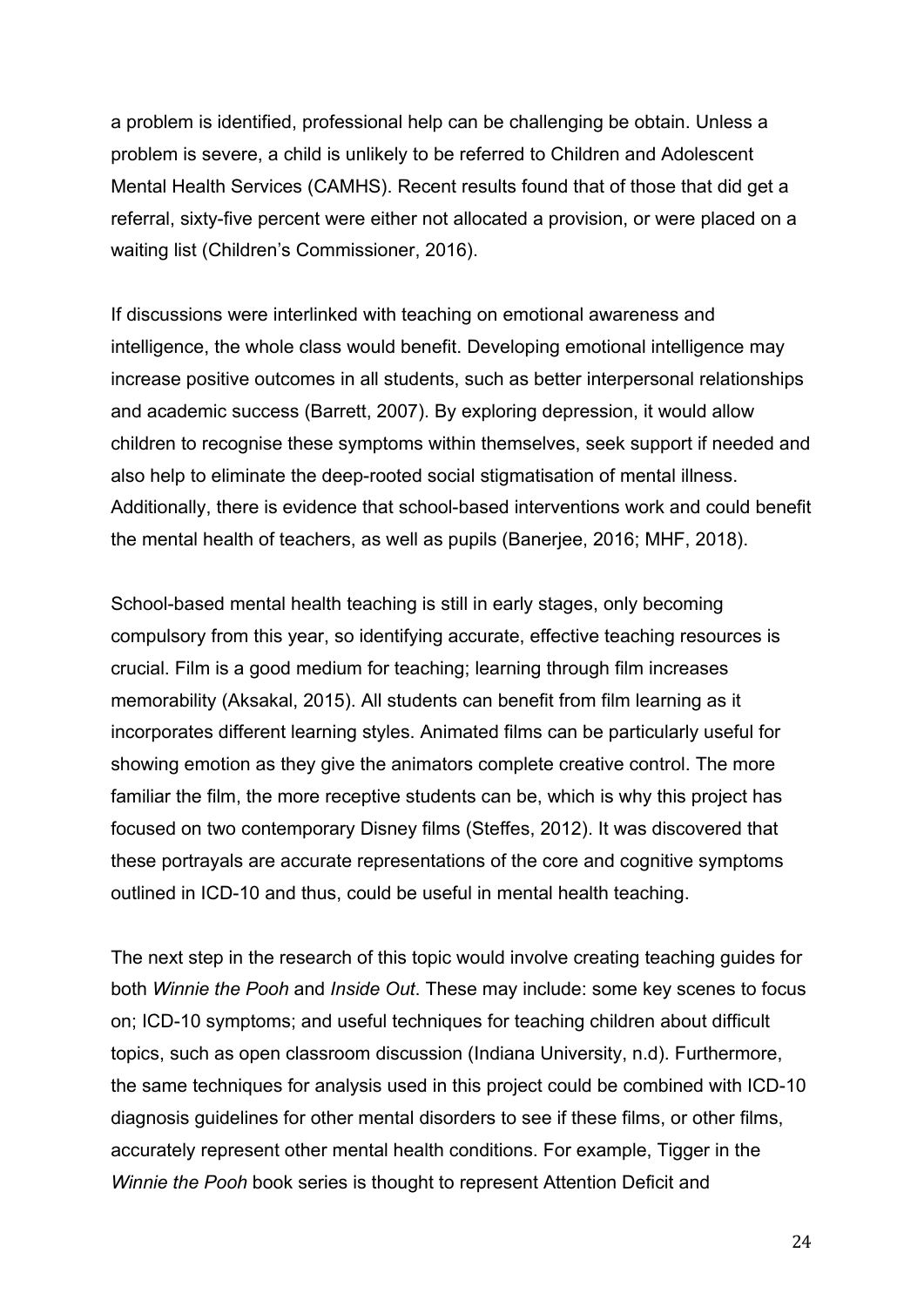Hyperactivity Disorder (Williams, 2002). Additionally, perhaps future campaigns will show the UK Government the importance of standardised mental health teaching guidelines and teaching resources.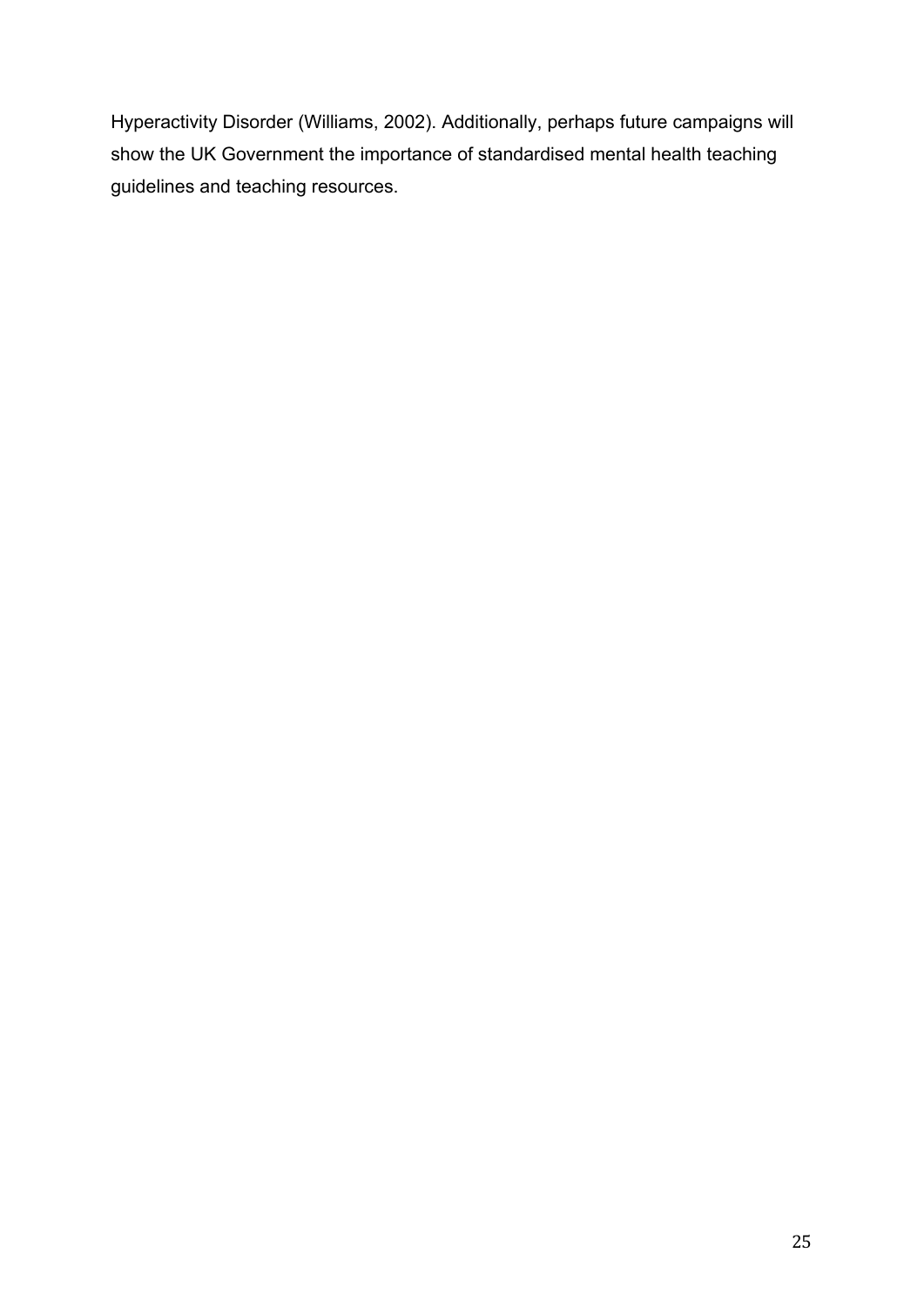#### **Filmography**

*Inside Out*. (2015). [film] Directed by P. Docter. Pixar Animation Studios.

*Winnie the Pooh*. (2011). [film] Directed by D. Hall and S. Anderson. Walt Disney Animation Studios.

#### References

- Aksakal, N. (2015). Theoretical View to The Approach of The Edutainment. *Procedia - Social and Behavioral Sciences*, 186, pp.1232-1239.
- Ali, S. (2017). Inside Out and Counseling: Creative Interventions to Facilitate Emotional Intelligence. *Journal of Creativity in Mental Health*, 12(3), pp.377-387.
- Barchard, K., Grob, K. and Roe, M. (2016). Is sadness blue? The problem of using figurative language for emotions on psychological tests. *Behavior Research Methods*, 49(2), pp.443-456.
- Barrett, L., Mesquita, B., Ochsner, K. and Gross, J. (2007). The Experience of Emotion. *Annual Review of Psychology*, 58(1), pp.373-403.
- BBC News. (2019). *Parents can't veto LGBT lessons, schools told*. [online] Available at: https://www.bbc.co.uk/news/uk-47870610 [Accessed 18 May 2019].
- bbc.co.uk. (2017). *BBC Learning launches online videos for teachers to help primary school children understand mental health - Media Centre*. [online] Available at: https://www.bbc.co.uk/mediacentre/latestnews/2017/videos-mental-health [Accessed 4 Apr. 2019].
- Beveridge, A. (1996). Images of madness in the films of Walt Disney. *Psychiatric Bulletin*, 20(10), pp.618-620.
- Birdwhistell, R. (1970). *Kinesics and Context: Essays on Body Motion Communication*. 1st ed. Philadelphia: University of Pennsylvania Press.
- Boxofficemojo.com. (2019). *Animation Movies at the Box Office*. [online] Available at: https://www.boxofficemojo.com/genres/chart/?id=animation.htm [Accessed 8 May 2019].
- Carruthers, H., Morris, J., Tarrier, N. and Whorwell, P. (2010). The Manchester Color Wheel: development of a novel way of identifying color choice and its validation in healthy, anxious and depressed individuals. *BMC Medical Research Methodology*, 10(1).
- Children's Commissioner (2016). *Access to Child and Adolescent Mental Health Services*. [online] Children's Commissioner, pp.4-11. Available at: https://www.childrenscommissioner.gov.uk/wp-content/uploads/2017/06/Childrens-Commissioners-Mental-Health-Lightning-Review.pdf [Accessed 19 May 2019].
- Connolly, M. (2012). Some Like It Mild and Not Too Wet: The Influence of Weather on Subjective Well-Being. *Journal of Happiness Studies*, 14(2), pp.457-473.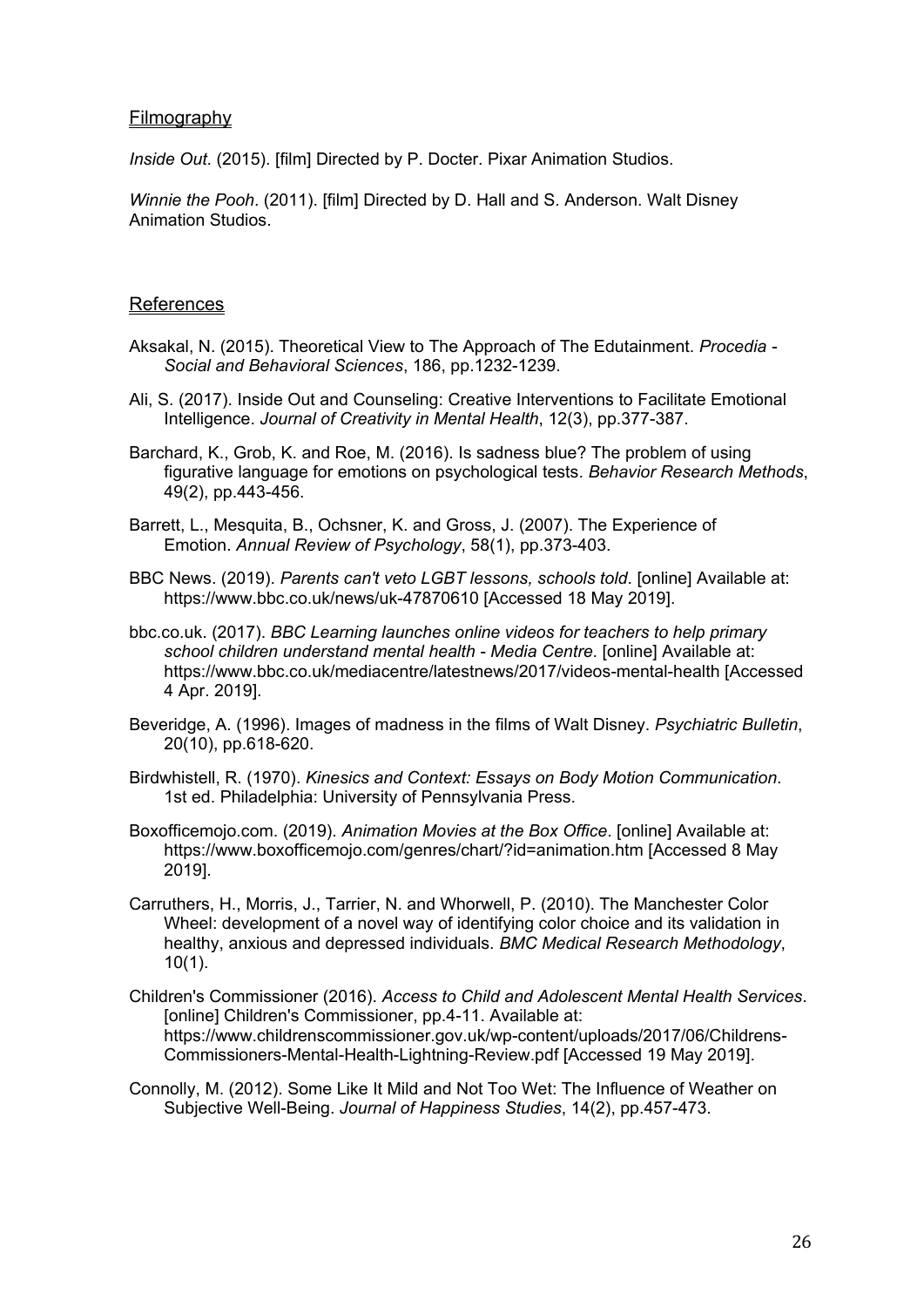- Denham, S., Bassett, H. and Zinsser, K. (2012). Early Childhood Teachers as Socializers of Young Children's Emotional Competence. *Early Childhood Education Journal*, 40(3), pp.137-143.
- Disney Movies List. (n.d.). *List of Animated Disney Movies*. [online] Available at: https://disneymovieslist.com/list-of-animated-disney-movies/ [Accessed 19 May 2019].
- Encyclopedia Britannica. (2019). *Disney Company*. [online] Available at: https://www.britannica.com/topic/Disney-Company#ref325409 [Accessed 15 May 2019].
- Forceville, C. and Paling, S. (2018). The metaphorical representation of depression in short, wordless animation films. *Visual Communication*, p.147035721879799.

Giesen, R. and Khan, A. (2017). *Acting and Character Animation: The Art of Animated Films, Acting and Visualizing*. 1st ed. Florida: CRC Press, pp.171-197.

GOV.UK. (n.d.). *All pupils will be taught about mental and physical wellbeing* [online] Available at: [https://www.gov.uk/government/news/all-pupils-will-be-taught-about](https://www.gov.uk/government/news/all-pupils-will-be-taught-about-mental-and-physical-wellbeing)[mental-and-physical-wellbeing](https://www.gov.uk/government/news/all-pupils-will-be-taught-about-mental-and-physical-wellbeing) [Accessed 30 Oct 2020].

Indiana University Bloomington. (n.d.). *Managing Difficult Classroom Discussions*. [online] Available at: https://citl.indiana.edu/teaching-resources/diversity-inclusion/managingdifficult-classroom-discussions/ [Accessed 16 May 2019].

Kanjilal, R. and Vijayalakshmi, P. (2019). Disney's Inside Out: Insights on Emotions and Emotional Intelligence. *International Journal of English Language, Literature in Humanities*, 7(1), pp.1513-1523.

- Kessler, R., Berglund, P., Demler, O., Jin, R., Merikangas, K. and Walters, E. (2005). Lifetime Prevalence and Age-of-Onset Distributions of DSM-IV Disorders in the National Comorbidity Survey Replication. *Archives of General Psychiatry*, 62(6), p.593.
- Kowalski, C. and Bhalla, R. (2015). Viewing the Disney Movie Frozen through a Psychodynamic Lens. *Journal of Medical Humanities*, 39(2), pp.145-150.
- Lawson, A. and Fouts, G. (2004). Mental Illness in Disney Animated Films. *The Canadian Journal of Psychiatry*, 49(5), pp.310-314.

Marsh, J. and Zakzewski, V. (2015). *Four Lessons from "Inside Out" to Discuss With Kids*. [online] Greater Good. Available at: https://greatergood.berkeley.edu/article/item/four\_lessons\_from\_inside\_out\_to\_discus s\_with\_kids [Accessed 17 May 2019].

- Mental Health Foundation. (2018). *70% of Scotland's teachers lack training to address mental health problems in schools*. [online] Available at: https://www.mentalhealth.org.uk/news/70-scotlands-teachers-lack-training-addressmental-health-problems-schools [Accessed 4 May 2019].
- Mental Health Foundation. (n.d.). *Make it Count: Guide for teachers*. [online] Available at: https://www.mentalhealth.org.uk/publications/make-it-count-guide-for-teachers [Accessed 8 Apr. 2019].
- Mental Health Today. (2019). *Nine in ten want children to be taught about disorders*. [online] Available at: https://www.mentalhealthtoday.co.uk/news/teach-me-well/ninein-ten-want-children-to-be-taught-about-mental-health-disorders-at-school [Accessed 17 May 2019].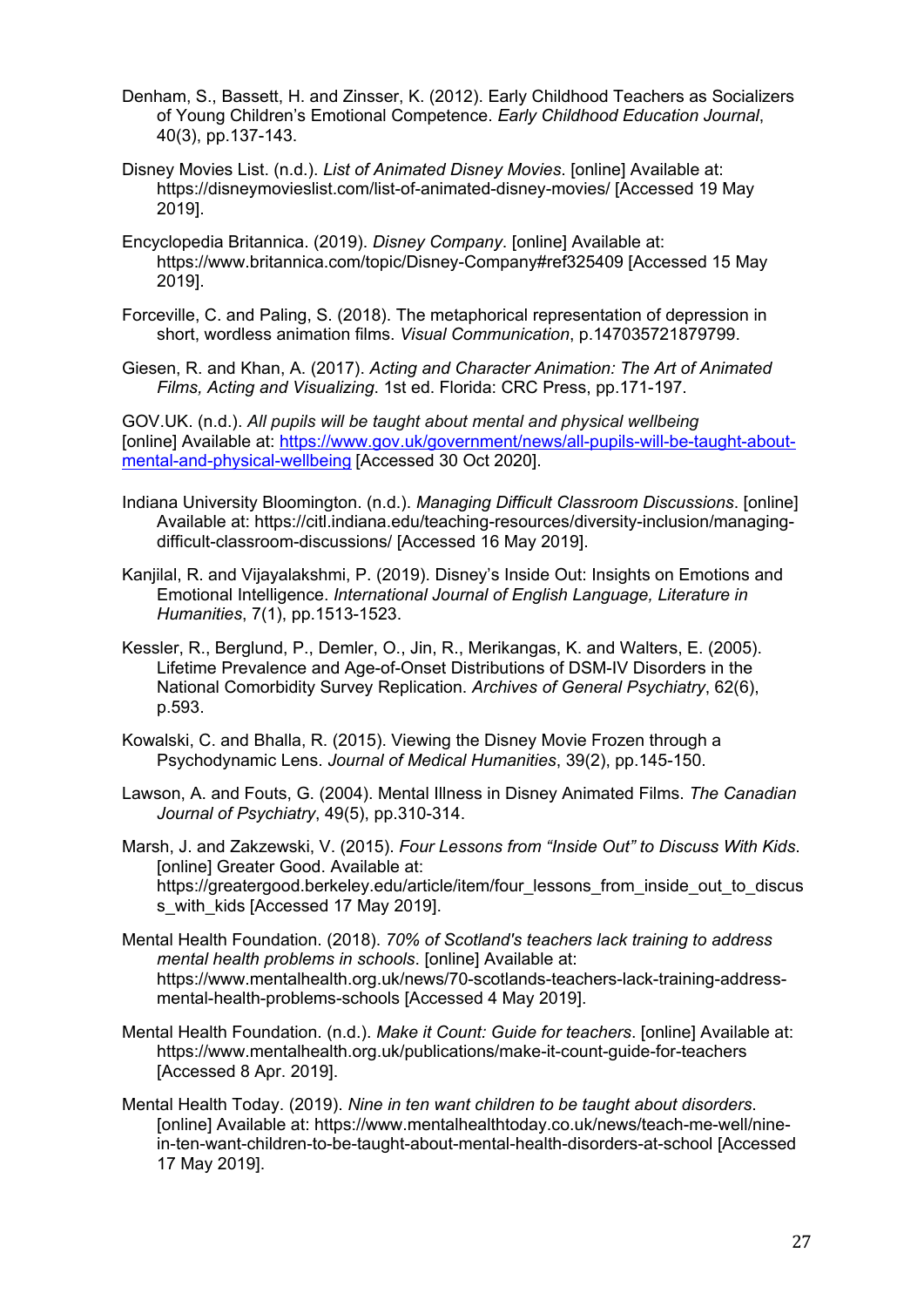- mentallyhealthyschools.org.uk. (n.d.). *Teaching resources : Mentally Healthy Schools*. [online] Available at: https://www.mentallyhealthyschools.org.uk/teaching-resources/ [Accessed 15 Apr. 2019].
- Miller, A. (2014). *Portrayals of mental illness and physical disability in 21st century children's animation.*. Senior Honors Thesis. University of Louisville.
- Milne, A. and Shepard, E. (2016). *Winnie-the-Pooh*. London: Egmont.
- Mind.org.uk. (2017). *How common are mental health problems?*. [online] Available at: https://www.mind.org.uk/information-support/types-of-mental-healthproblems/statistics-and-facts-about-mental-health/how-common-are-mental-healthproblems/#.XOGd2S2ZOT8 [Accessed 12 May 2019].
- Mind.org.uk. (2019). *About SAD*. [online] Available at: https://www.mind.org.uk/information-support/types-of-mental-healthproblems/seasonal-affective-disorder-sad/about-sad/#.XNbuvC2ZOSM [Accessed 5 May 2019].
- MQ: Transforming Mental Health. (2016). *Lack of mental health research funding leaving a generation in the dark*. [online] Available at: https://www.mqmentalhealth.org/posts/funding-gap-in-mental-health-researchleaving-generations-of-young-people-in-the-dark#\_ftnref1 [Accessed 18 May 2019].
- National Scientific Council on the Developing Child (2011). *Children's Emotional Development Is Built into the Architecture of Their Brains*. 2. [online] National Scientific Council on the Developing Child, pp.1-9. Available at: https://developingchild.harvard.edu/wp-content/uploads/2004/04/Childrens-Emotional-Development-Is-Built-into-the-Architecture-of-Their-Brains.pdf [Accessed 15 May 2019].
- NHS Digital. (2018). *Mental Health of Children and Young People in England, 2017*. [online] Available at: https://digital.nhs.uk/data-andinformation/publications/statistical/mental-health-of-children-and-young-people-inengland/2017/2017 [Accessed 7 Apr. 2019].
- Nice.org.uk. (2008). *Social and emotional wellbeing in primary education*. [online] Available at: https://www.nice.org.uk/guidance/ph12/chapter/1- Recommendations#universal-approaches [Accessed 8 May 2019].
- Nice.org.uk. (2011). *Common mental health problems: identification and pathways to care*. [online] Available at: https://www.nice.org.uk/guidance/cg123 [Accessed 19 May 2019].
- Nip in the Bud. (n.d.). *About Us - Nip in the Bud*. [online] Available at: https://nipinthebud.org/about-us/ [Accessed 6 Apr. 2019].
- Ofcom (2019). *Life on the small screen: What children are watching and why*. [online] Ofcom, pp.12-23. Available at: https://www.ofcom.org.uk/ data/assets/pdf\_file/0021/134832/Ofcom-childrenscontent-review-Publish.pdf [Accessed 15 May 2019].
- Project School Wellness. (n.d.). *How to Use Inside Out in Your Classroom*. [online] Available at: http://www.projectschoolwellness.com/how-to-use-inside-out-in-yourclassroom/ [Accessed 3 Apr. 2019].
- Public Policy Institute for Wales (2016). *Promoting Emotional Health, Well-being and Resilience in Primary Schools*. [online] Public Policy Institute for Wales, pp.14-24. Available at: http://ppiw.org.uk/files/2016/02/PPIW-Report-Promoting-Emotional-Health-Well-being-and-Resilience-in-Primary-Schools-Final.pdf [Accessed 10 May 2019].